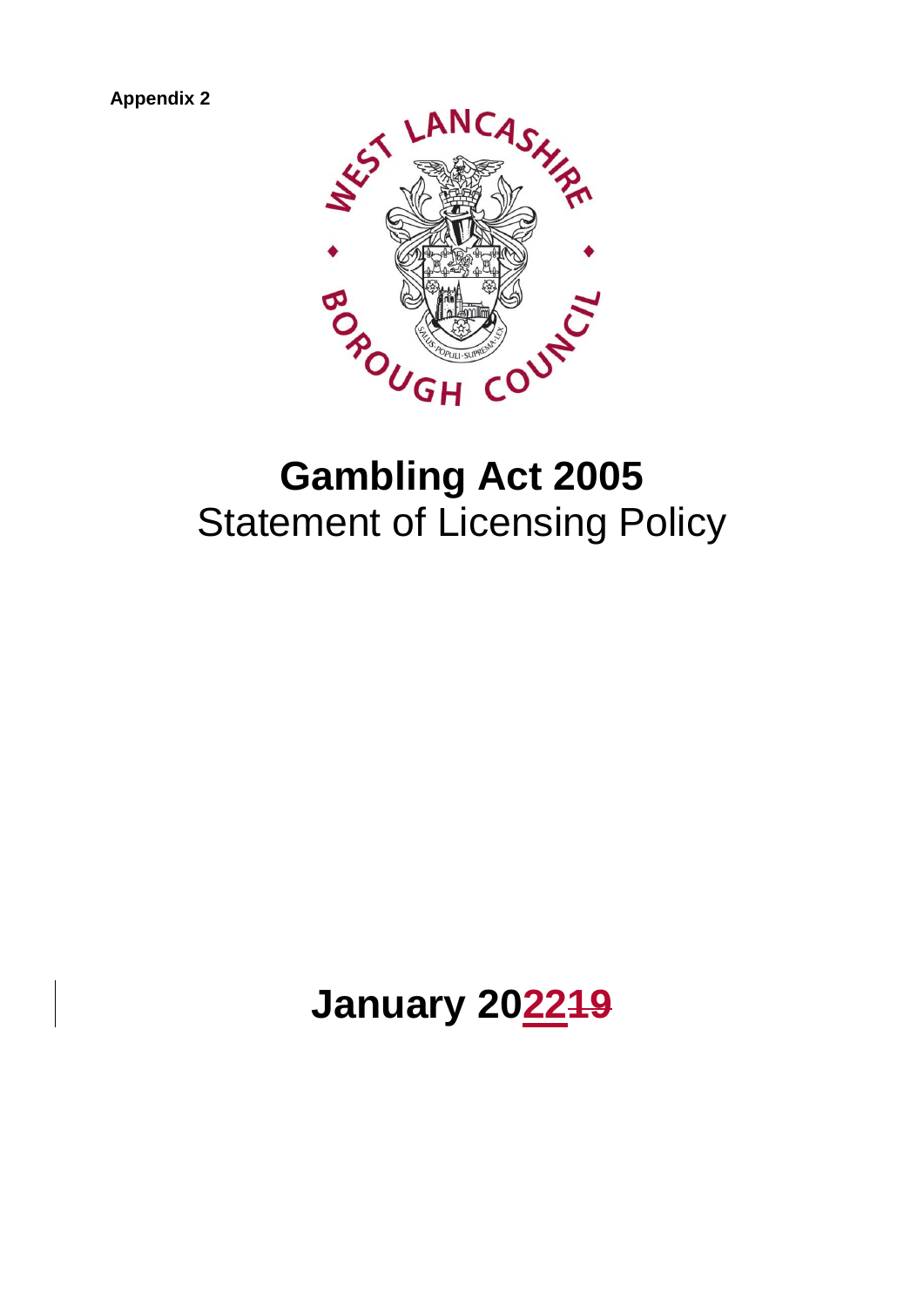# **Contents**

 $\overline{\phantom{a}}$ 

| 1.0 |  |
|-----|--|
| 2.0 |  |
| 3.0 |  |
| 4.0 |  |
| 5.0 |  |
| 6.0 |  |
| 7.0 |  |
| 8.0 |  |
| 9.0 |  |
|     |  |

 $-$  1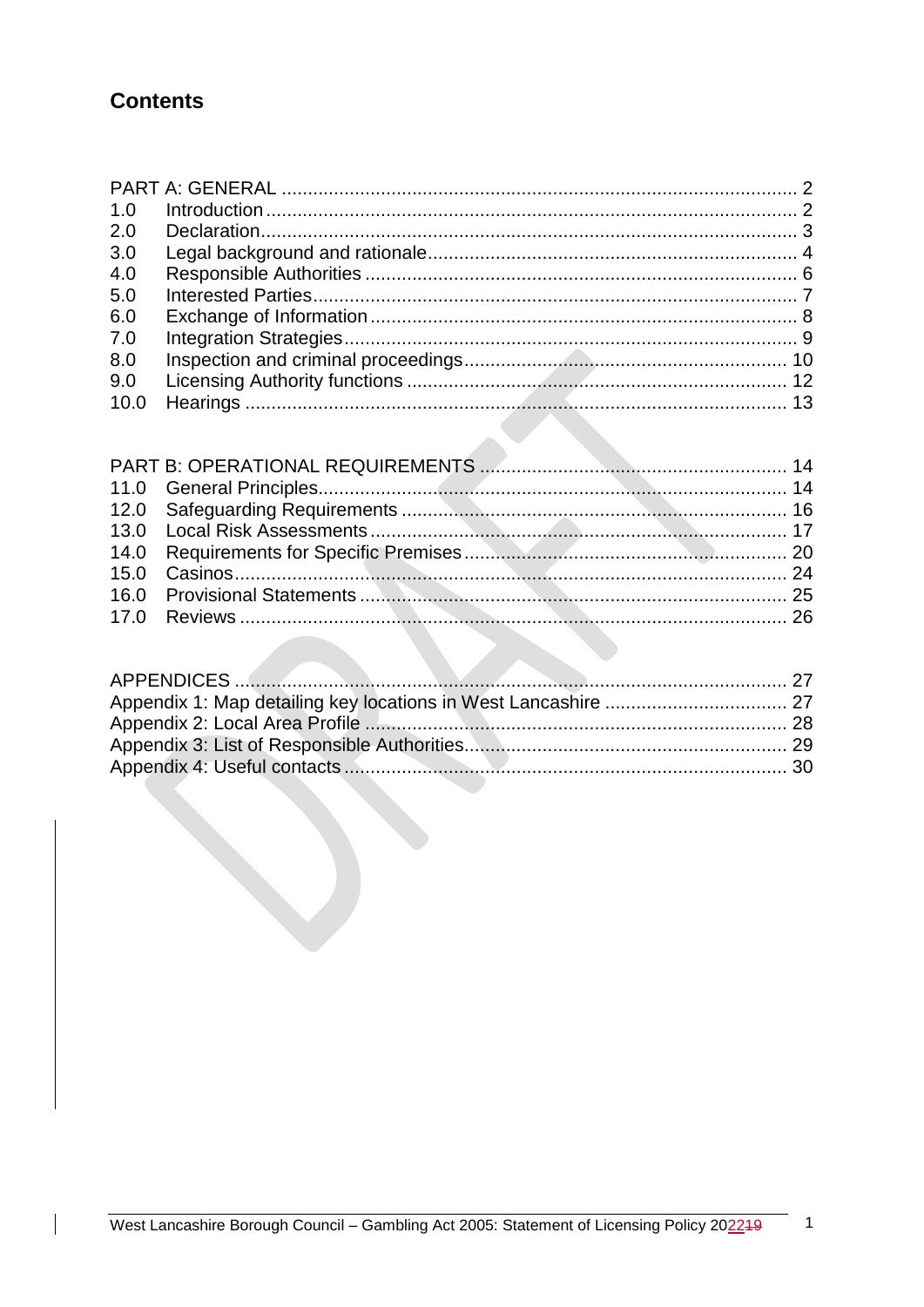# <span id="page-2-0"></span>**PART A: GENERAL**

#### <span id="page-2-1"></span>**1.0 Introduction**

- **1.1** In exercising most of the functions under the Gambling Act 2005 (the Act), West Lancashire Borough Council (the Council) is designated the Licensing Authority (the Authority) and must have regard to the Licensing Objectives as set out in Section 1 of the Act. The Licensing Objectives are:
	- Preventing gambling from being a source of crime or disorder, being associated with crime or disorder or being used to support crime;
	- Ensuring that gambling is conducted in a fair and open way;
	- Protecting children and other vulnerable persons from being harmed or exploited by gambling.
- **1.2** The Gambling Commission (the Commission) has specifically stated that the requirement in relation to children is explicitly to protect them from being harmed or exploited by gambling, to which the Authority will have regard.
- **1.3** In accordance with Section 153 of the Act, the Authority shall aim to permit the use of premises for gambling in so far as it thinks fit in order to regulate gambling in the public interest:
	- In accordance with any relevant code of practice issued by the Commission;
	- In accordance with any relevant guidance issued by the Commission;
	- Reasonably consistent with the Licensing Objectives, and
	- In accordance with this Statement of Licensing Policy.
- <span id="page-2-2"></span>**1.4** This Statement of Licensing Policy applies to the Borough of West Lancashire. A map detailing the key locations in the Borough is provided at Appendix 1. The Local Area Profile for the Borough is provided at Appendix 2.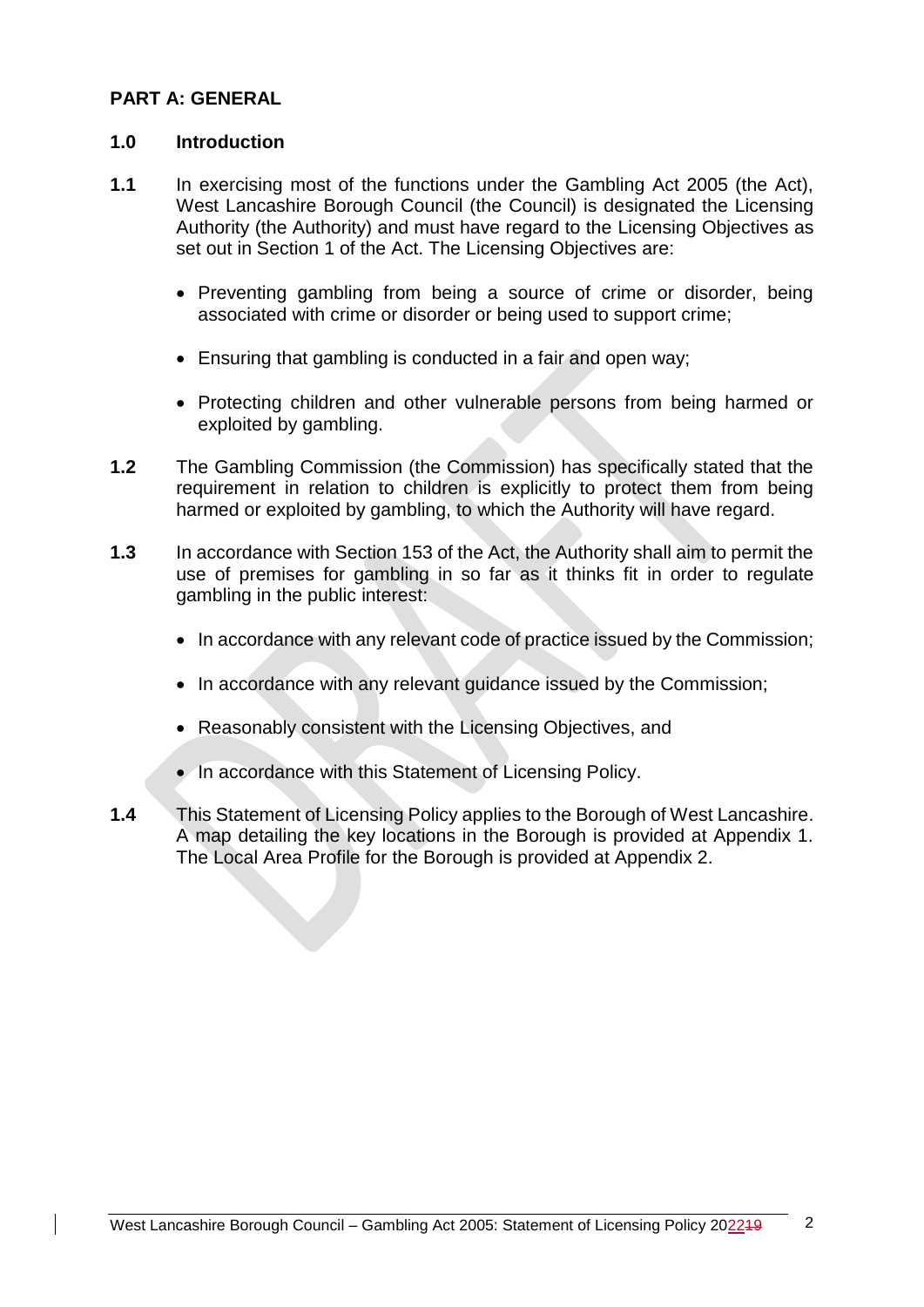### **2.0 Declaration**

**2.1** In producing this Statement of Licensing Policy, the Authority declares that it has had regard to the Licensing Objectives of the Act, the Guidance, and any responses from those consulted on the Statement.

West Lancashire Borough Council – Gambling Act 2005: Statement of Licensing Policy 202249 3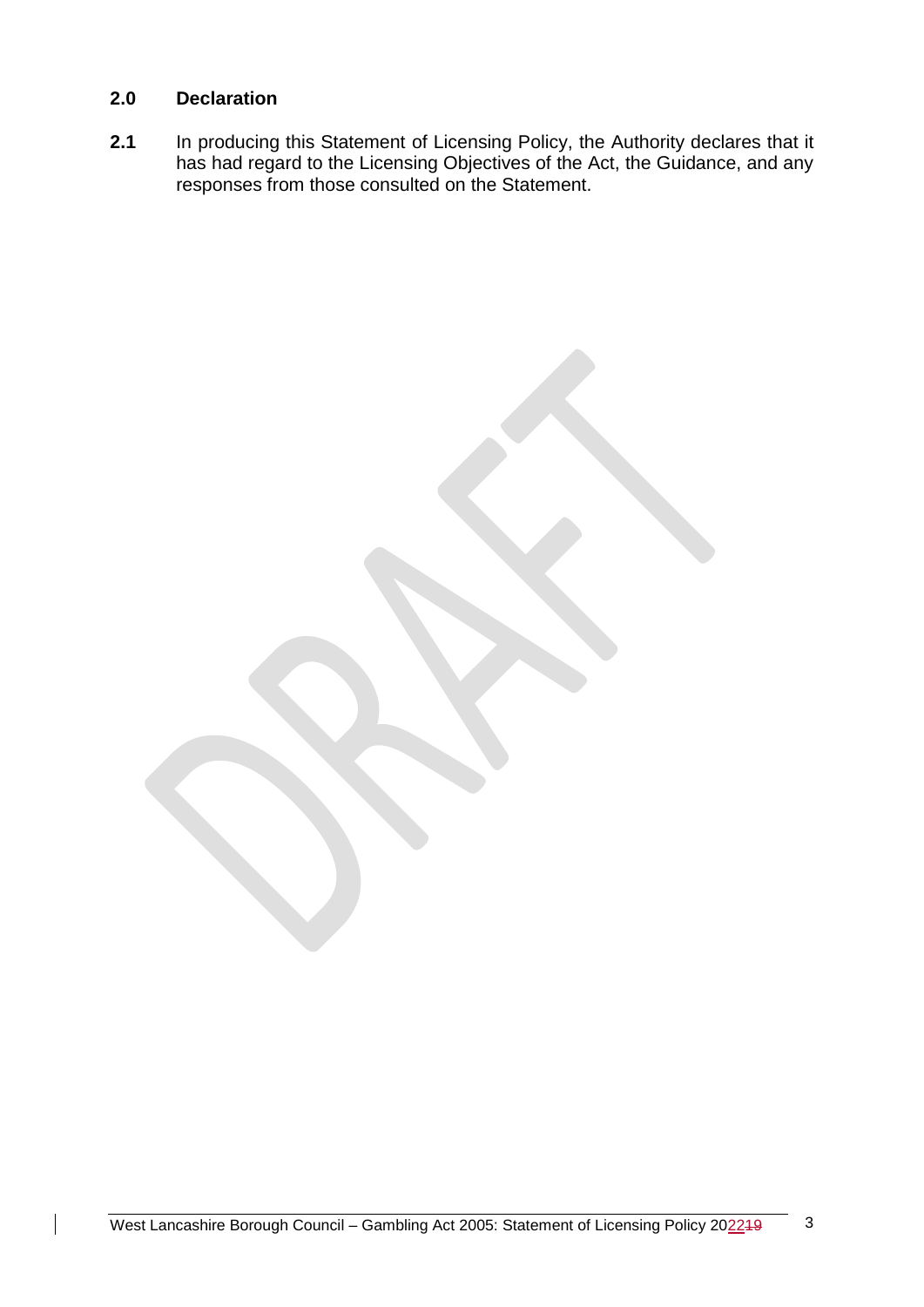# <span id="page-4-0"></span>**3.0 Legal background and rationale**

- **3.1** This Statement of Licensing Policy (this Statement) sets out the manner in which the Authority will have regard to the Licensing Objectives when considering and making decisions on applications made under the Act. This Statement has been prepared under Section 349 of the Act and in accordance with the Commission's Guidance for Licensing Authorities issued under Section 25 of the Act (the Guidance). The Authority is therefore constrained by the provisions of the Act, the Guidance and any Regulations made under the Act. However, the Authority may depart from the Guidance if it has reason to do so, but will give full justification for such departure.
- **3.2** The Authority is required by Section 349 of the Act to publish this Statement, which it proposes to apply when exercising its functions. This Statement shall be effective from the 31 January 202219, and shall remain in effect for three years; therefore this Statement will be reviewed in January 20252. Following this full review of its Statement, and prior to its publication, the Authority will consult fully those groups and individuals consulted on this version.
- **3.3** This Statement will also be kept under review during this three year period, and accordingly, the Director of Leisure and Environmental Health Manager will maintain an 'Issues Log' in which all issues pertaining to this Statement will be recorded. Therefore the Authority will make revisions to the Statement from "time to time" as it considers appropriate. For example, where relevant issues have arisen, or where matters recorded in the 'Issues Log' indicate that that such a review is required. A further consultation will be carried out on any amendments made to the Statement, and the Statement will be re-published. No such issues were recorded that affect this revised Statement.
- **3.4** Nothing in this Statement will override the right of any person to apply under the Act for a variety of permissions and have that considered on its own merits and according to the statutory requirements of the Act. However, it should be noted that the Authority has passed on 'no casino' resolution under Section 166(1) of the Act – Section 15.0.
- **3.5** Nothing in this Statement will override the right of any person to make representations on any application or seek a review of a licence or certificate where they are permitted to do so under the Act.
- **3.6** The Council also has a responsibility under Section 17 of the Crime and Disorder Act 1998 to do all that it reasonably can to reduce crime and disorder in its area. Accordingly, it is recognised that prevention of crime and disorder is a vital element of ensuring the quality of life in the Borough and an important aspect of a successful and vibrant economy.
- **3.7** The Authority recognises that under Article 8 of the European Convention on Human Rights everyone has the right to respect for his/her private and family life. The Authority also acknowledges the rights of businesses in its area to operate, but this must be balanced against the rights of residents not to be disturbed by unreasonable nuisance caused by licensed premises/activities. Full consideration has been given to these issues in formulating this Statement.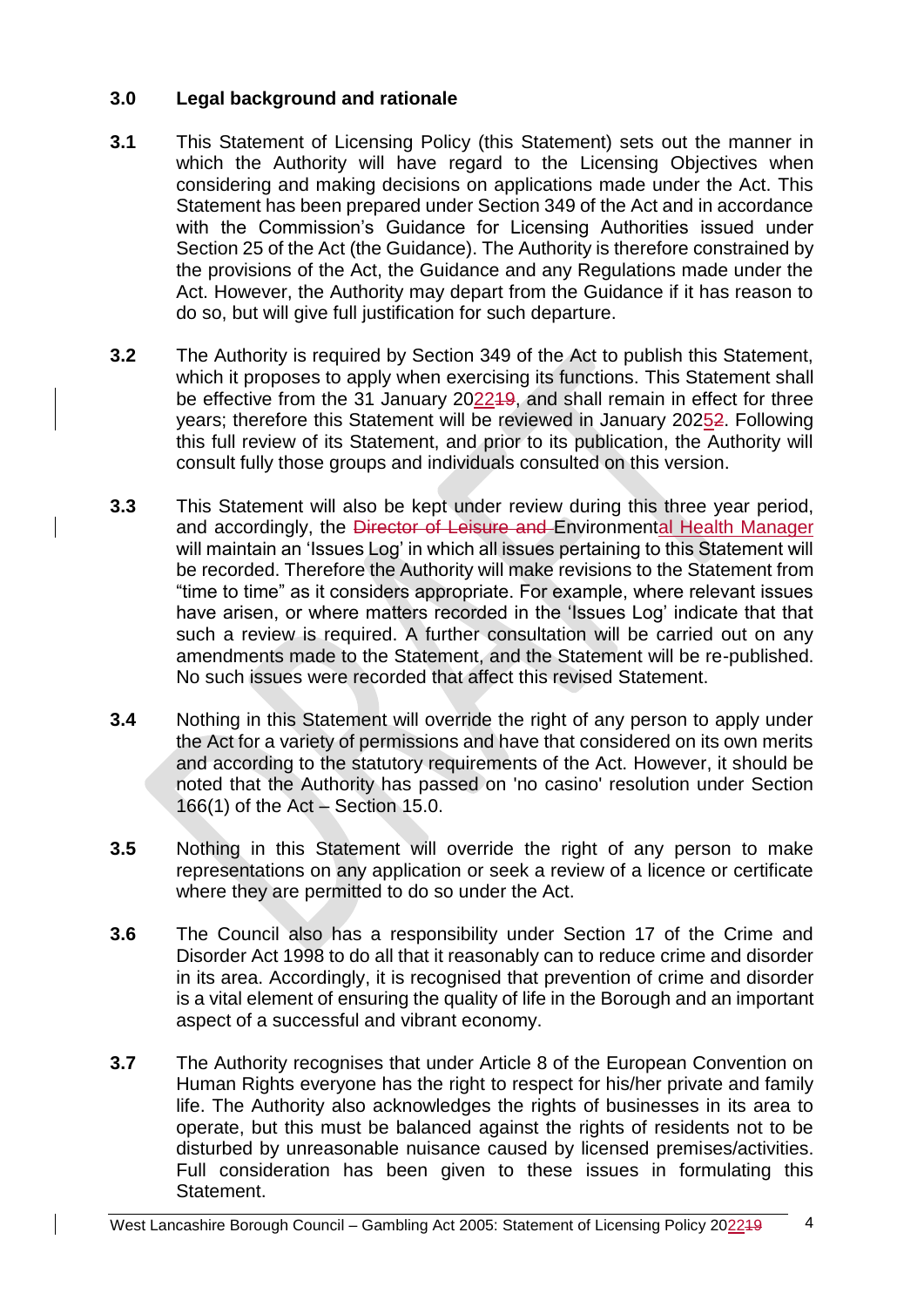**3.8** This Statement recognises the Equality Act 2010; no condition will be attached to a licence or certificate that conflicts or duplicates the requirements of the Act.

#### *Development process and consultation*

- **3.9** The Council consulted widely upon this Statement before finalising and publishing the document. A list of the persons consulted is maintained separately from this Statement and is available on request from the Licensing Service using the details provided at Appendix 4.
- **3.10** The Act requires the Authority to consult the following parties:
	- Chief Officer of Police;
	- One or more persons who appear to the Authority to represent the interests of persons carrying on gambling businesses in the Authority's area;
	- One or more persons who appear to the Authority to represent the interests of persons who are likely to be affected by the exercise of the Authority's functions under the Act.
- **3.11** The consultation took place between 6 August 2018XXXX and 4 November 2018 XXXX and followed best practice issued by the Department for Business, Energy and Industrial Strategy the Cabinet Office Consultation principles: Guidance.
- **3.12** The full list of comments made, and the consideration by Council of those comments, is available from the Council using the contact details given at Appendix 4.
- **3.13** This Statement was approved at a meeting of the Licensing and Gambling Committee on 4 December 2018XXXX and Full Council 12 December 2018XXXX. It was published on the Council's website on 13 December 2018XXXX and is available from the Council's Licensing Service at the address given in Appendix 4.
- **3.14** If you have any comments on this Statement, please send them via e-mail or letter to:

Paul Charlson – Commercial, Safety and LicensingEnvironmental Health **Manager** Robert Hodge Centre, Stanley Way, Skelmersdale, Lancashire WN8 8EE Telephone: 01695 585246 Fax: 01695 585126 Email: [licensing.enquiries@westlancs.gov.uk](mailto:licensing.enquiries@westlancs.gov.uk) Webpage: [www.westlancs.gov.uk/licensing](http://www.westlancs.gov.uk/licensing)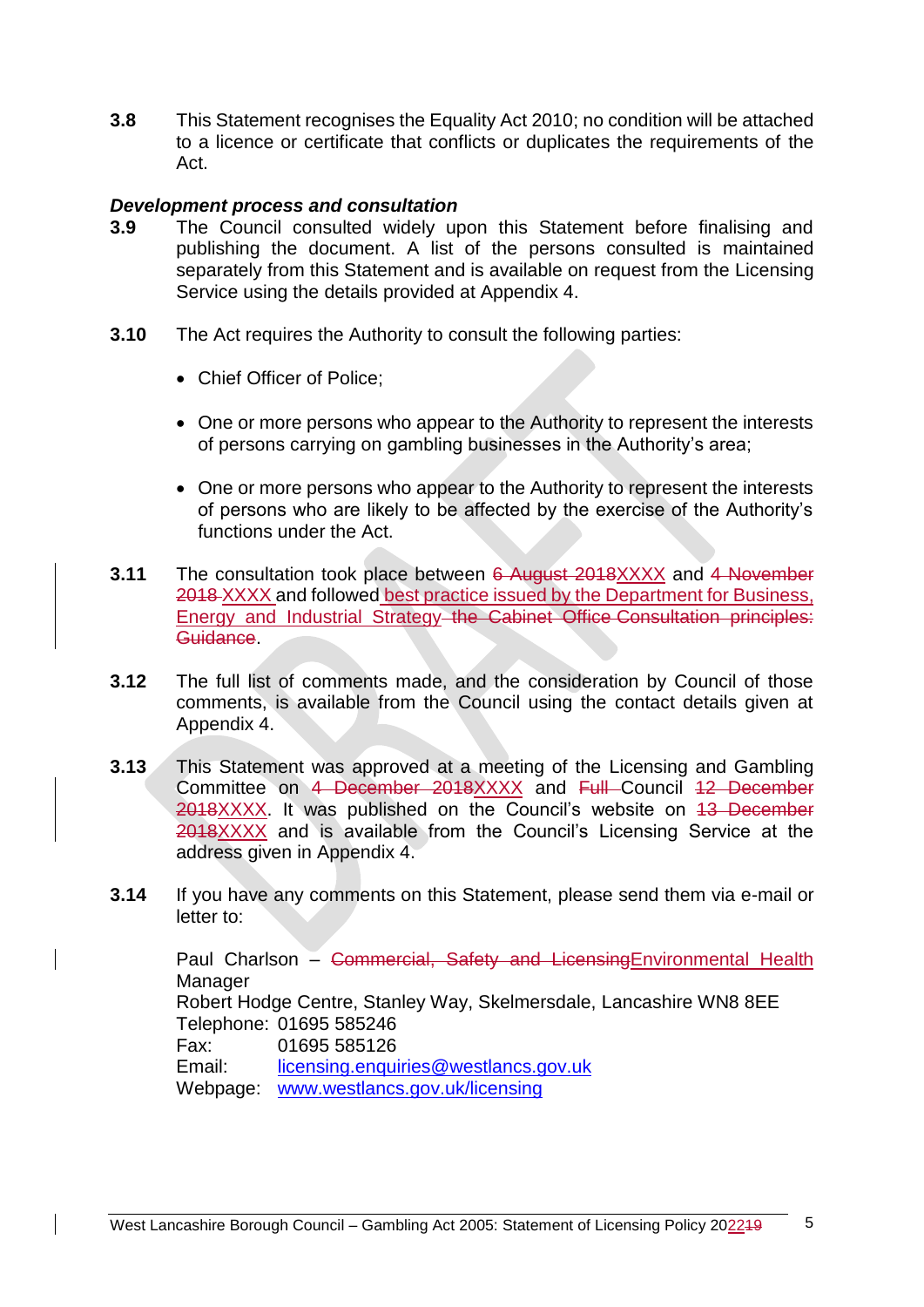## <span id="page-6-0"></span>**4.0 Responsible Authorities**

- **4.1** Section 157 of the Act details the necessary Responsible Authorities. When exercising its powers under Section 157(h) of the Act to designate, in writing, a body that is competent to advise the Authority about the protection of children from harm, the Authority is required to state the principles it will apply. These principles are:
	- The need for the body to be responsible for an area covering the whole of the licensing Authority's area;
	- The need for the body to be answerable to democratically elected persons, rather than any particular vested interest group etc.
- **4.2** Therefore, in accordance with the Guidance, the Authority designates Lancashire County Council Social Services Safeguarding Children's Board.
- <span id="page-6-1"></span>**4.3** The contact details of all the Responsible Authorities under the Act are given at Appendix 3 and are also available at [www.westlancs.gov.uk/licensing](http://www.westlancs.gov.uk/licensing)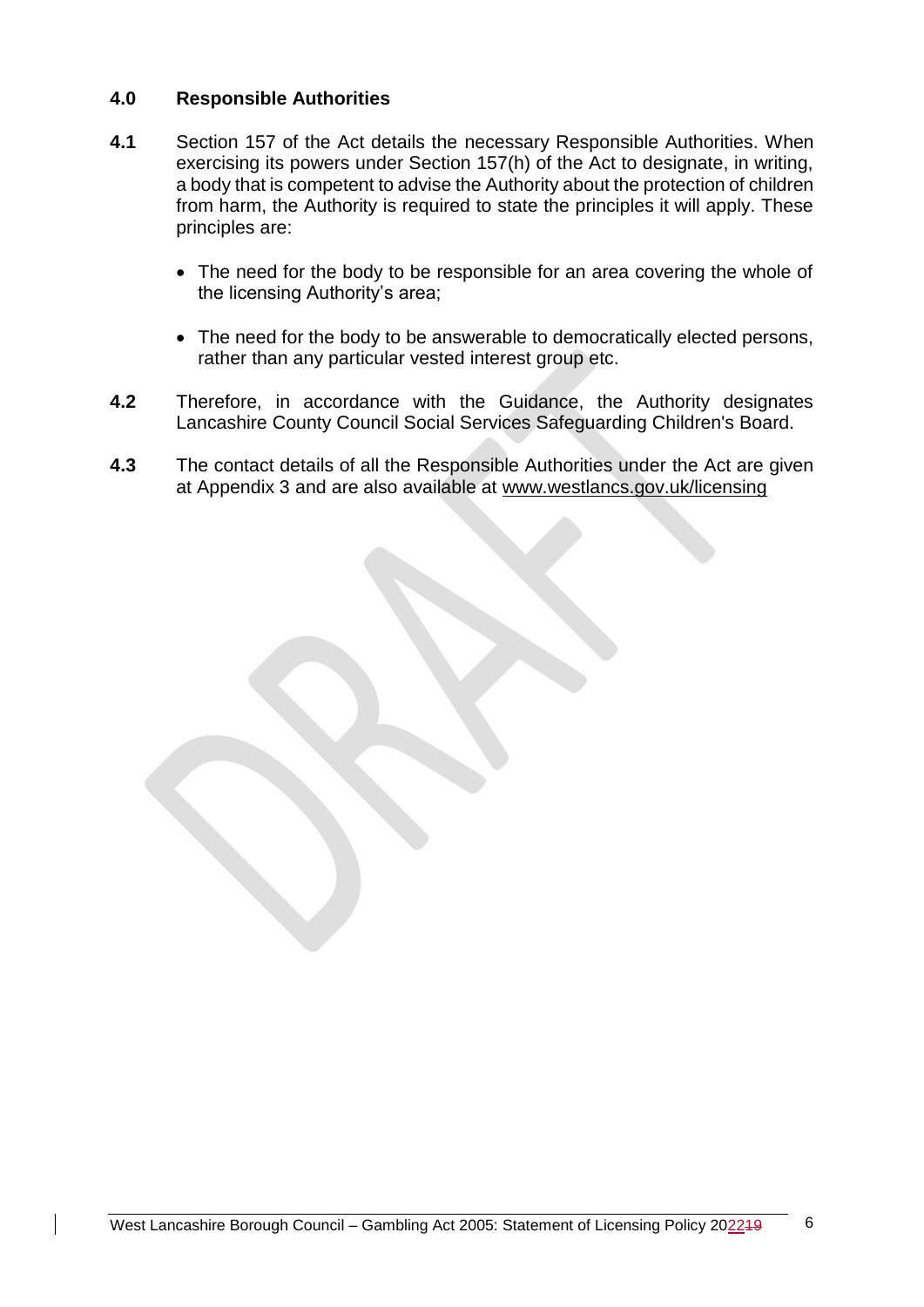### **5.0 Interested Parties**

- **5.1** Section 158 of the Act defines an Interested Party. An Interested Party can make representations about licence applications, or apply for a review of an existing licence.
- **5.2** The Authority will determine whether a person is an interested party if the person:
	- Lives sufficiently close to the premises to be likely to be affected by the authorised activities;
	- Has business interests that might be affected by the authorised activities;
	- Acts as a representative of those persons who satisfy either of the above points.
- **5.3** The Authority will consider each case and make a decision upon its merits, the Authority will also aim not to apply a rigid rule to its decision making.
- **5.4** The Authority will consider the examples of considerations provided in the Guidance when making the decisions whether a person is an interested party. If the Authority does not wish to follow the Guidance in any respect, it will provide written reasons as to why this deviation has taken place, noting that decisions on Premises Licences must be "in accordance" with the Guidance.
- **5.5** Interested Parties can include trade associations and trade unions, and residents' and tenants' associations. The Authority will not, however, generally view these bodies as Interested Parties unless they have a member who can be classed as one under the terms of the Act, as outlined in paragraph 5.2.
- **5.6** Those organisations that the Authority may consider to have business interests will be interpreted widely and could include partnerships, charities, faith groups and medical practices.
- **5.7** Interested Parties can be persons who are democratically elected such as ward Councillors, Members of Parliament and Parish Councillors. Other than these persons, the Authority will require written evidence that a person 'represents' someone who either lives sufficiently close to the premises to be likely to be affected by the Authority's activities and/or business interests that might be affected by the authorised activities. A letter from one of these persons, requesting the representation will be deemed as sufficient.
- **5.8** If individuals wish to approach ward Councillors to ask them to represent their views, then care should be taken that the Councillors are not part of the Committee that will deal with the application. If there are any doubts, please contact the Council's Licensing Service using the contact details given at Appendix 4.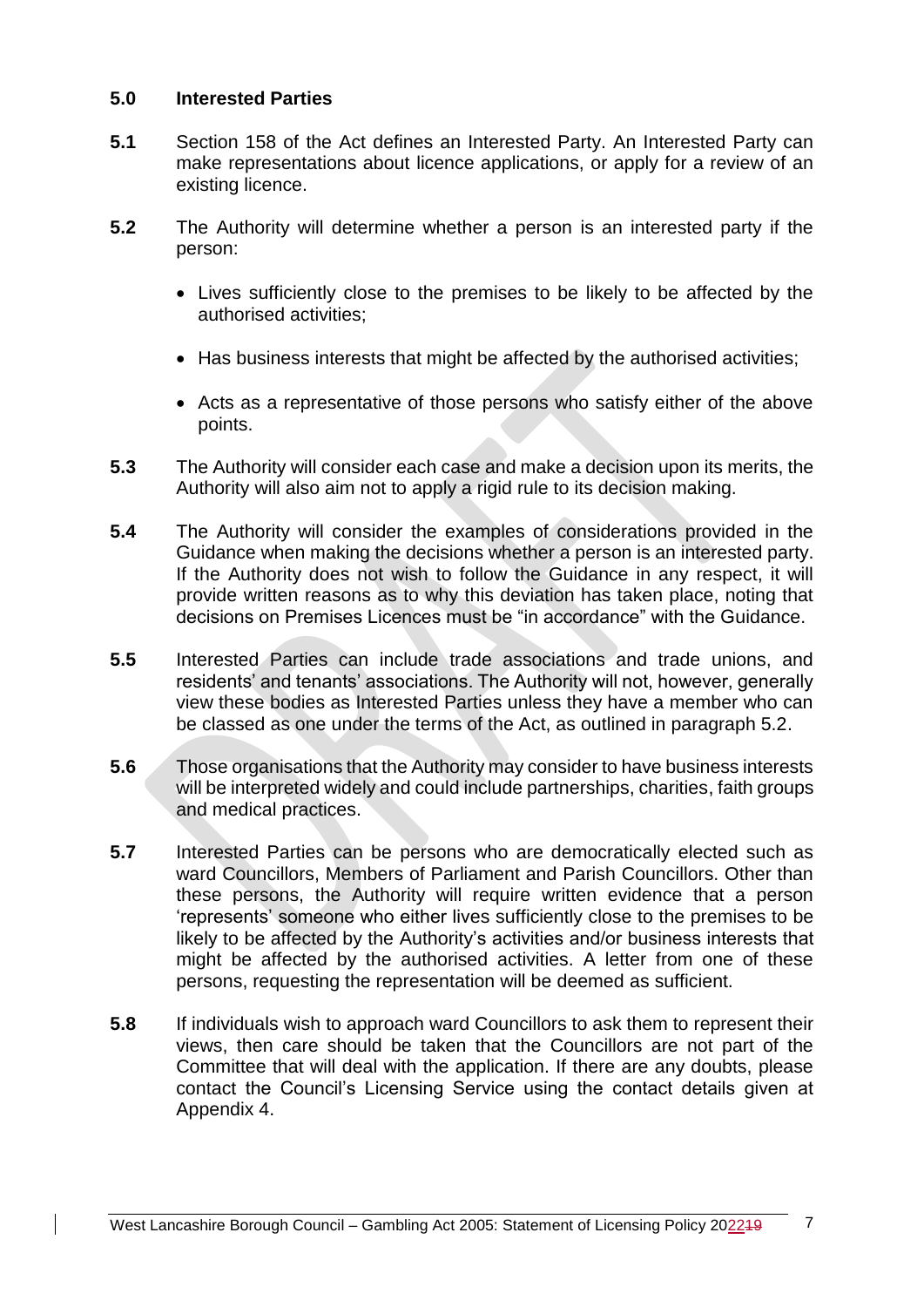## <span id="page-8-0"></span>**6.0 Exchange of Information**

- **6.1** Sections 29 and 30 of the Act require the Authority to state the principles to be applied by the Authority with respect to the exchange of information between it and the Commission. In addition, Section 350 of the Act also requires the Authority to state the principles to be applied with respect to the exchange of information between it and the other persons listed in Schedule 6 to the Act.
- **6.2** In this regard, the Authority will act in accordance with the provisions of the Act in its exchange of information, which includes the provision that the General Data Protection Regulation (Data Protection Act 2018) will not be contravened and that the requirements of the Freedom of Information Act 2000 will be adhered to. Privacy Notices relating to any information provided to the Authority in the exercise of its duties under the Act are available at www.westlancs.gov.uk/licensing. However, it should be noted that details of those persons making representations will be made available to applicants to allow for negotiation and, in the event of a Hearing being required, will form part of a public document. Any person making a representation, or applying for review of a Premises Licence, will be informed that their details will be disclosed.
- **6.3** The Authority will also have regard to any guidance issued by the Commission to Local Authorities on this matter, as well as any relevant regulations, codes of practice etc.
- **6.4** Where any protocols are established to facilitate such exchange of information, these will be made available from the Licensing Service using the details provided at Appendix 4.

#### *Multi Agency Licensing Team (MALT)*

**6.5** The coordination of its duties under the Act requires the Authority to maintain close and regular liaison with Responsible Authorities as well other bodies involved in the licensing process. The MALT has been established for this purpose and is coordinated by the Authority.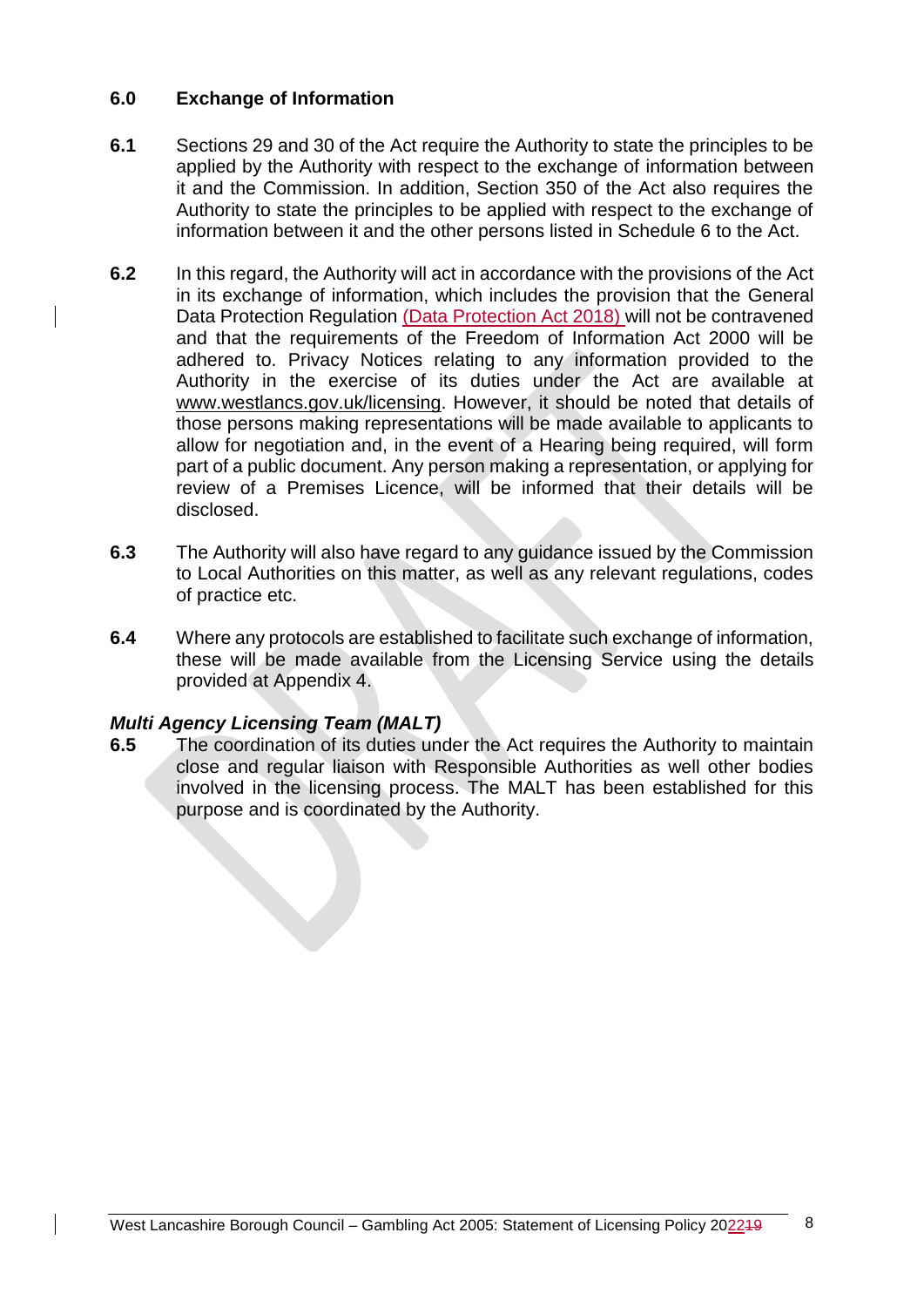# <span id="page-9-0"></span>**7.0 Integration Strategies**

# *General*

- **7.1** There are many stakeholders in the gambling industry, covering a wide range of disciplines. Many are involved, directly or indirectly, in the promotion of the Licensing Objectives. The Authority, therefore, recognises that as part of implementing local authority cultural strategies, proper account should be taken of the need to encourage such activities for the wider cultural benefit of the community. The Authority will aim to monitor the impact of its decisions to ensure that this principle is being upheld.
- **7.2** Many of these strategies deal in part with the licensing function, and the Authority will establish appropriate liaison arrangements to ensure proper integration of local crime prevention, planning, local transport, tourism and cultural strategies.
- **7.3** Coordination of duties will involve close, and regular, liaison with Responsible Authorities. This shall be principally carried out through regular MALT meetings, which will address strategic and operational issues raised by the Act.
- **7.4** The Authority will seek to avoid any duplication with other statutory / regulatory systems where possible, including the Council's Planning Service. The Authority will not consider whether a licence application is likely to be awarded planning consent, in its consideration of it. However, the Authority will listen to, and consider carefully, any concerns about conditions, which cannot be met by licensees due to planning restrictions, should such a situation arise.
- **7.5** The Authority recognises that there should be a clear separation of the planning and licensing regimes and licensing applications should not be a rerun of the planning application. The Authority will therefore ensure that the two regimes are kept separate. Planning Officers will be kept regularly apprised of the situation regarding licensed premises within the Borough through the MALT meetings.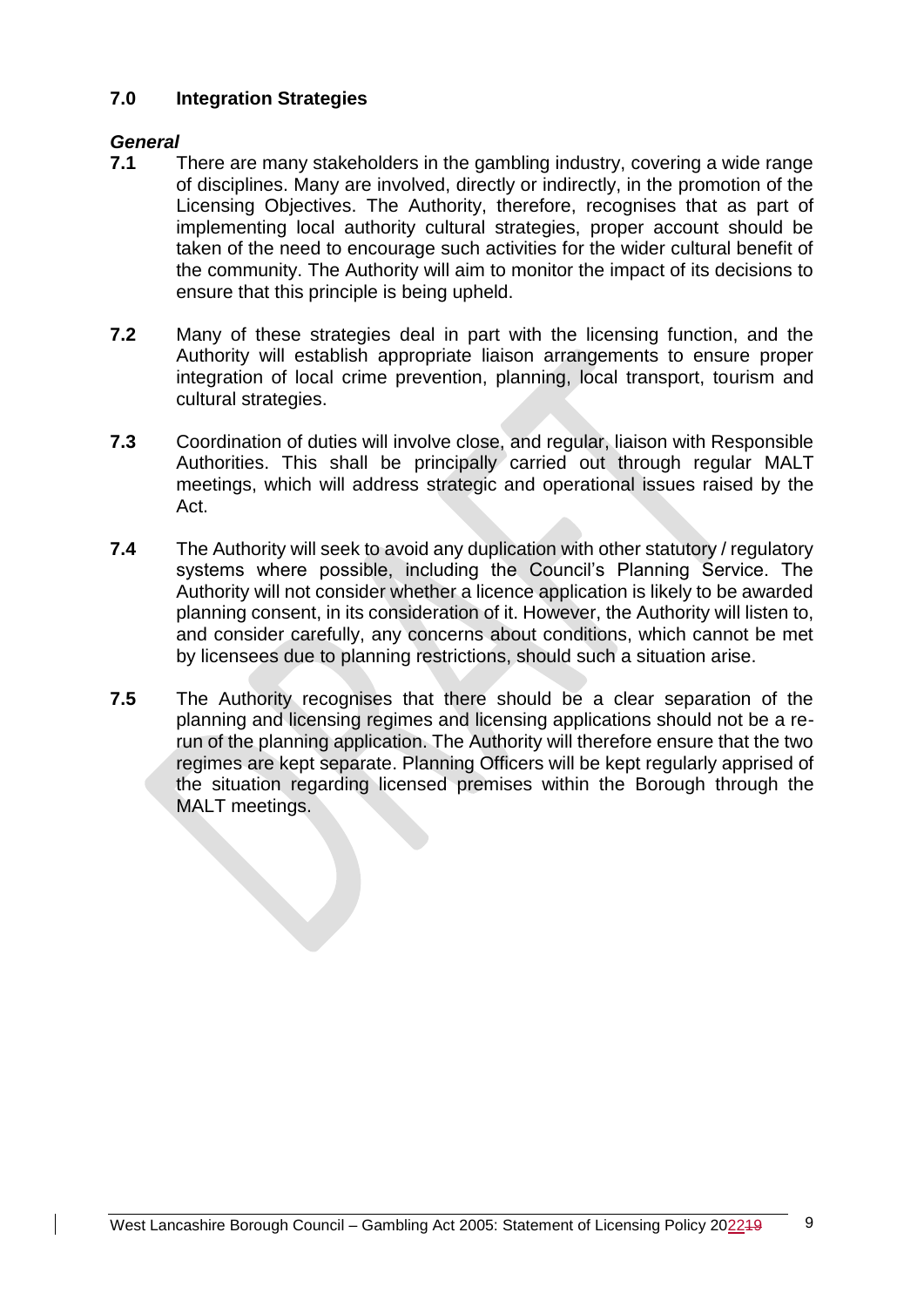## <span id="page-10-0"></span>**8.0 Inspection and criminal proceedings**

- **8.1** The Authority is required by regulation to state the principles to be applied by the Authority in exercising the functions under Part 15 of the Act with respect to the inspection of premises and its powers under Section 346 of the Act to institute criminal proceedings in respect of the offences specified.
- **8.2** In this regard, the Authority will undertake its inspection and enforcement functions in accordance with the relevant legislation, the Guidance and the principles of better regulation in the Regulator's Code. The Authority's principles for enforcement are:
	- Proportionate: The Authority will only intervene when necessary: remedies should be appropriate to the risk posed, and costs identified and minimised;
	- Accountable: The Authority will justify its decisions, and be subject to public scrutiny;
	- Consistent: The Authority's rules and standards will be joined up and implemented fairly;
	- Transparent: The Authority should be open, and keep regulations simple and user friendly; and
	- Targeted: The Authority's regulation should be focused on the problem, and minimise side effects.
- **8.3** The main enforcement and compliance role for the Authority will be to ensure compliance with the Premises Licences and other permissions that it authorises. The Commission will be the enforcement body for Operator and Personal Licences. Any concerns about manufacture, supply or repair of gaming machines will not be dealt with by the Authority, but will be notified to the Commission. The Commission will also be responsible for compliance as regards unlicensed premises.
- **8.4** The MALT ensures that a coordinated and proactive approach to the issues arising from licensed premises can be formulated and delivered. This is conducted on a priority basis. Those premises that have been identified as presenting a risk from the perspective of one or more MALT members will be targeted. Such premises could expect increased monitoring and MALT members may conduct more frequent visits to such premises. This affords the licensed operation sufficient opportunity, as well as support, to address the problems. Should the matter be sufficiently serious and/or the operation does not take the necessary action to address the problems, the premises will be subject to further intervention. These premises will be subject to close scrutiny and a coordinated approach to enforcement devised between the appropriate MALT members. This approach ensures an efficient and proportionate deployment of resources engaged in enforcing relevant legislation within licensed premises, as only problem and/or high-risk premises are targeted.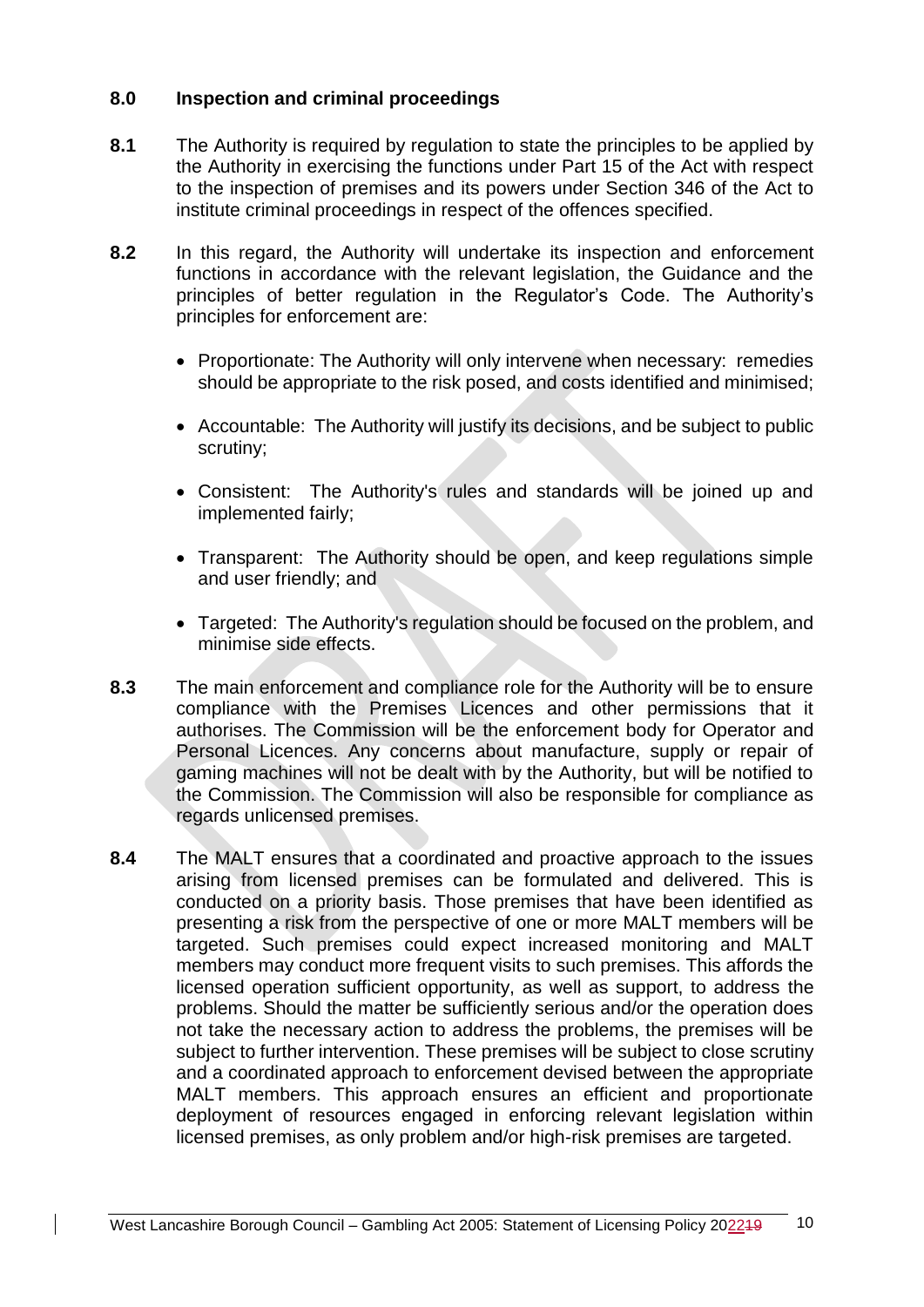- **8.5** However, the role of the MALT is not solely focused upon enforcement activity. It also sees the promotion and encouragement of best practice within the industry as being fundamental in the development of responsibly managed licensed operations. Accordingly, the Authority will carry out proactive visits to premises on a risk based programme to ensure operators are provided with appropriate support.
- **8.6** To ensure transparency in its enforcement action, the Authority maintains an enforcement policy that all staff must comply with. A copy of the enforcement policy is available upon request to the Licensing Service, using the contact details provided at Appendix 4.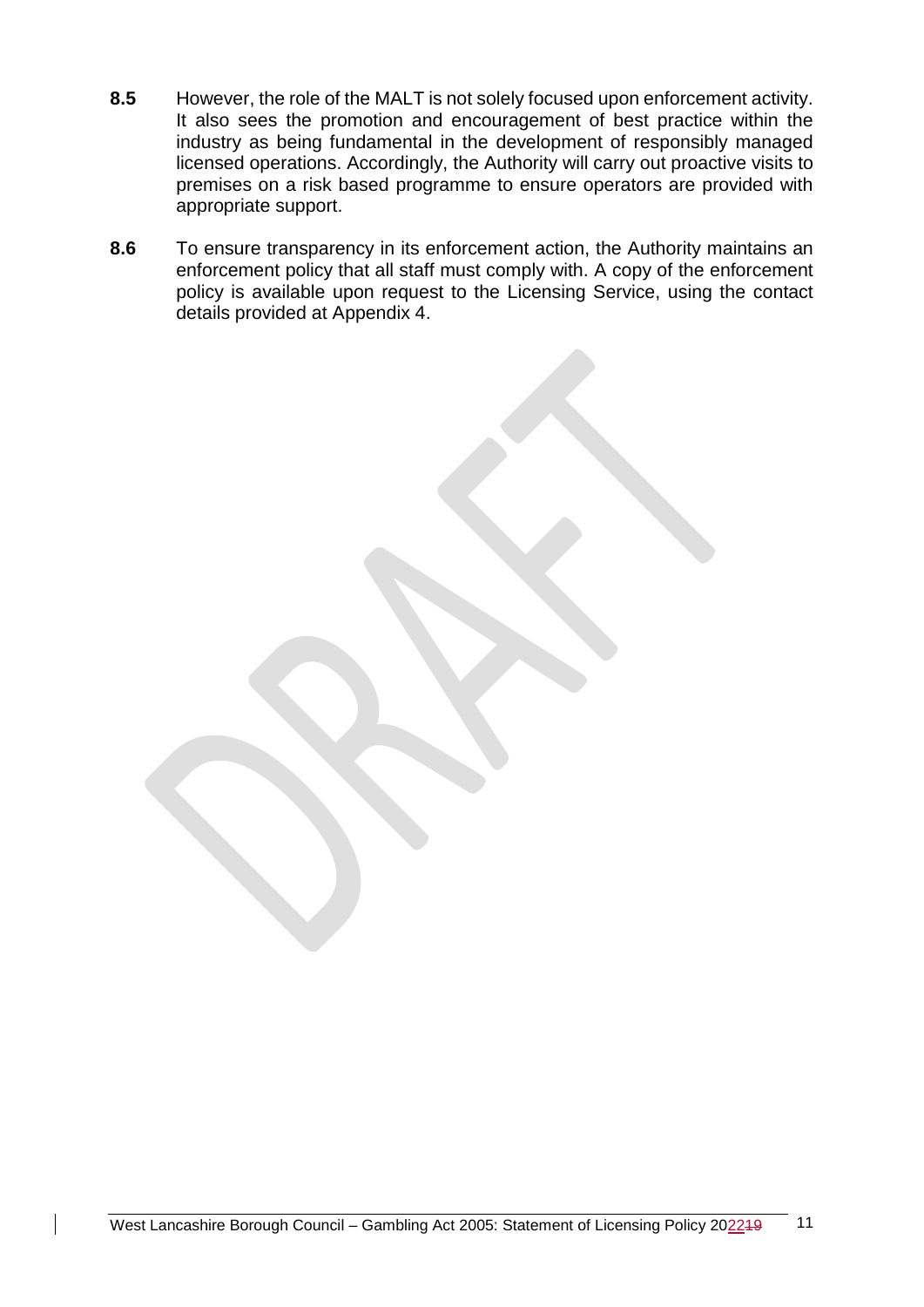# <span id="page-12-0"></span>**9.0 Licensing Authority functions**

- **9.1** The Act requires the Authority to:
	- Be responsible for the licensing of premises where gambling activities are to take place by issuing Premises Licences;
	- Issue Provisional Statements:
	- Regulate members' clubs and miners' welfare institutes who wish to undertake certain gaming activities via issuing Club Gaming Permits and/or Club Machine Permits;
	- Issue Club Machine Permits to Commercial Clubs:
	- Grant permits for the use of certain lower stake gaming machines at unlicensed Family Entertainment Centres;
	- Receive notifications from alcohol licensed premises (under the Licensing Act 2003) of the use of two or fewer gaming machines;
	- Grant Licensed Premises Gaming Machine Permits for premises licensed to sell/supply alcohol for consumption on the licensed premises, under the Licensing Act 2003, where more than two machines are required;
	- Register small society lotteries below prescribed thresholds:
	- Issue Prize Gaming Permits;
	- Receive and endorse Temporary Use Notices;
	- Receive Occasional Use Notices;
	- Provide information to the Gambling Commission regarding details of licences issued (see Section 6.0);
	- Maintain registers of the permits and licences that are issued under these functions.
- **9.2** The Authority is not involved in the licensing of remote gambling at all. This is the responsibility of the Commission, which is controlled via Operator Licences.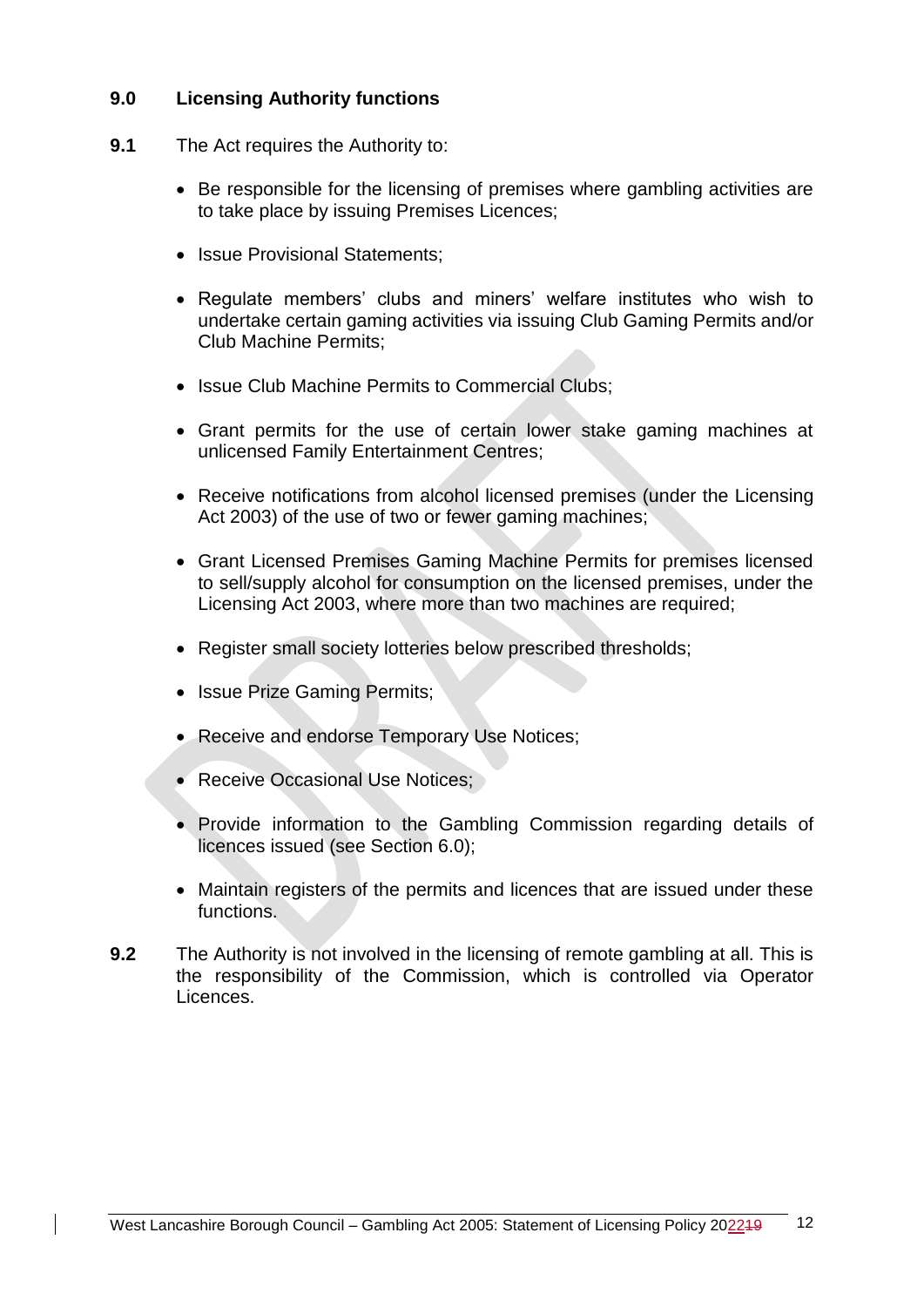#### <span id="page-13-0"></span>**10.0 Hearings**

- **10.1** A Hearing will be arranged to deal with any applications, which cannot be dealt with under delegated powers or resolved by agreement between applicants and Interested Parties and/or Responsible Authorities.
- **10.2** Each case will be determined on its individual merits.
- **10.3** Hearings will be held at the earliest possible date having regard to the Regulations published under the Act and the laws of natural justice. The Licensing Sub-Committee will conduct a quasi-judicial consideration of the application, objections and representations. Members will carefully consider their position should they be requested to hear a matter which occurs in their own ward.
- **10.4** A legal advisor, advocate or a friend may represent applicants where they do not choose to represent themselves. The Authority will endeavour to assist applicants in preparing for and participating in a Hearing.
- **10.5** Whilst the Committee and Sub-Committees will usually meet in public, they do have the power to hear certain applications in private. If this happens, a public announcement of the decision will be made at the end of the Hearing. The decision of the Committee or Sub-Committee will be accompanied by clear reasons for the decisions, having regard to the Human Rights Act 1998, the Licensing Objectives and all other relevant legislation and the Guidance.
- **10.6** Conditions may be attached to licences where relevant representations are received. Any condition attached to a licence will be related to one or more of the Licensing Objectives; conditions will not relate to matters that are the subject of other legislation.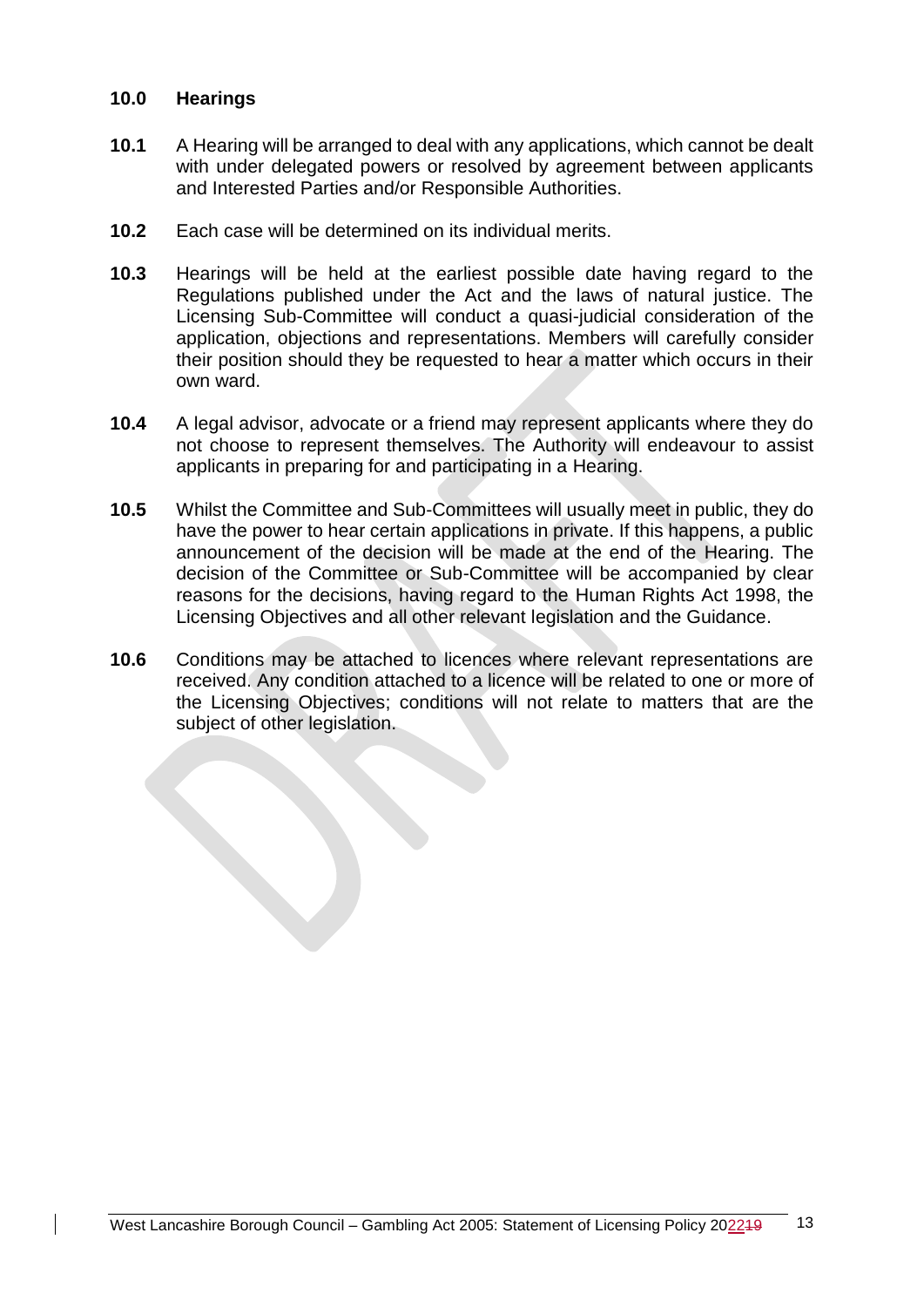# <span id="page-14-0"></span>**PART B: OPERATIONAL REQUIREMENTS**

#### <span id="page-14-1"></span>**11.0 General Principles**

- **11.1** Each case will be determined on its merits. Premises Licences will be subject to the permissions/restrictions set out in the Act and associated Regulations, as well as specific mandatory and default conditions. The Authority is able to exclude default conditions and also attach others, where it is believed to be appropriate.
- **11.2** The Authority is aware that in making decisions about Premises Licences it should aim to permit the use of premises for gambling in so far as it thinks it is in the public interest and:
	- In accordance with any relevant code of practice issued by the Commission:
	- In accordance with any relevant guidance issued by the Commission;
	- Reasonably consistent with the Licensing Objectives; and
	- In accordance with this Statement.

#### *Definition of "premises"*

- **11.3** Premises is defined in the Act as "any place". Different Premises Licences cannot apply in respect of a single premises at different times. However, it is possible for a single building to be subject to more than one Premises Licence, provided they are for different parts of the building and the different parts can be reasonably regarded as being different premises. Whether different parts of a building can be properly regarded as being separate premises will always be a question of fact in the circumstances. However, the Commission does not consider that areas of a building that are artificially or temporarily separate can be properly regarded as different premises.
- **11.4** The Authority will consider each case on its merits and the relevant section of the Guidance when considering applications for:
	- Multiple licences for a building;
	- A specific part of the building to be licensed;
	- Access to the licensed premises is through other premises (which themselves may be licensed or unlicensed)

#### *Conditions*

**11.5** Any conditions attached to licences will be proportionate and will be:

• Relevant to the need to make the proposed building suitable as a gambling facility;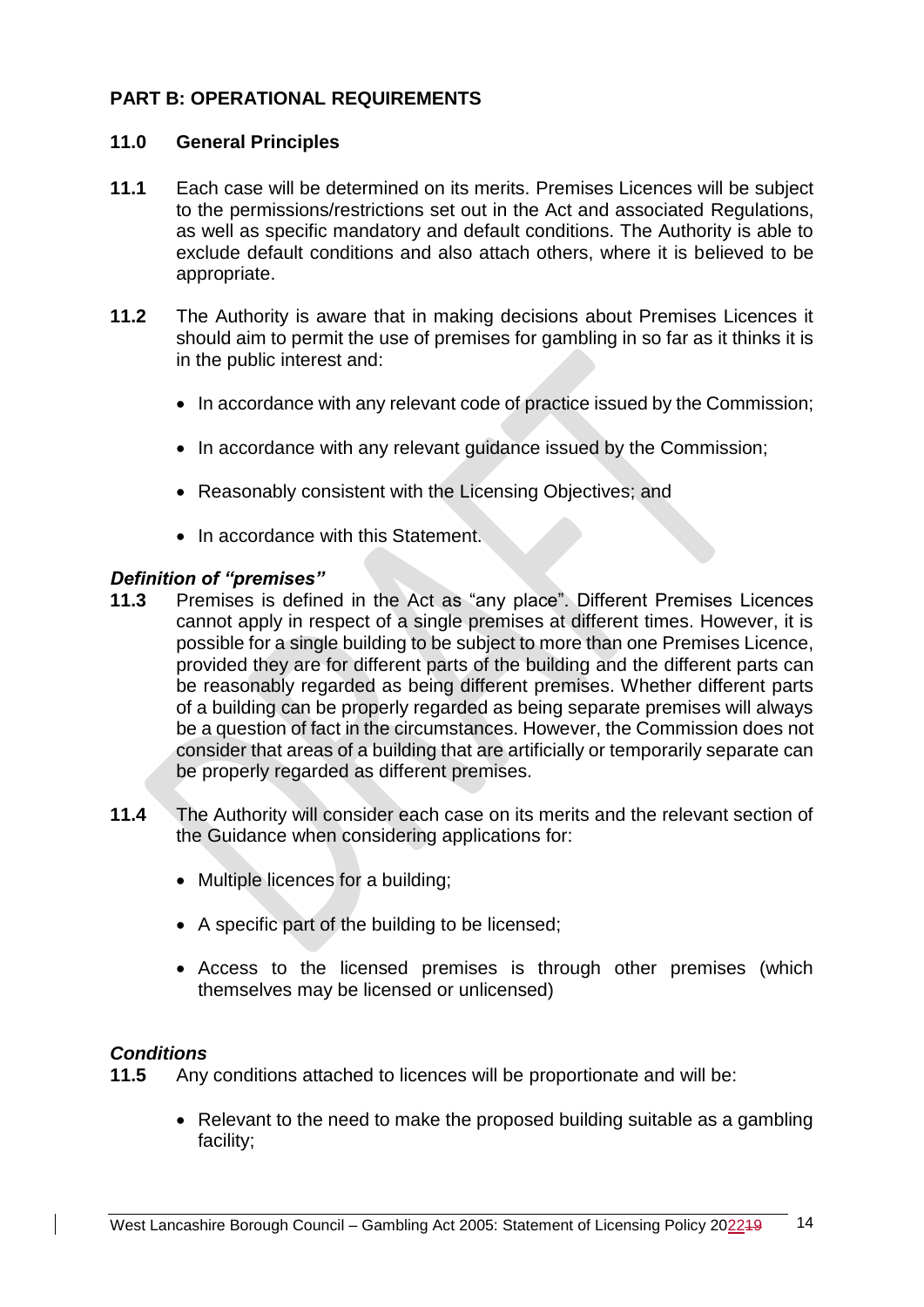- Directly related to the premises, the type of licence applied for and any associated risks;
- Fairly and reasonably related to the scale and type of premises; and
- Reasonable in all other respects.
- <span id="page-15-0"></span>**11.6** Decisions upon individual conditions will be made on a case by case basis. However, there are a number of control measures that the Authority will consider utilising should there be a perceived need, such as the use of door supervisors, supervision of adult gaming machines, appropriate signage for adult only areas etc. as detailed below. The Authority will also expect applicants to offer their own suggestions as to ways in which the Licensing Objectives can be met effectively.

West Lancashire Borough Council – Gambling Act 2005: Statement of Licensing Policy 202249 15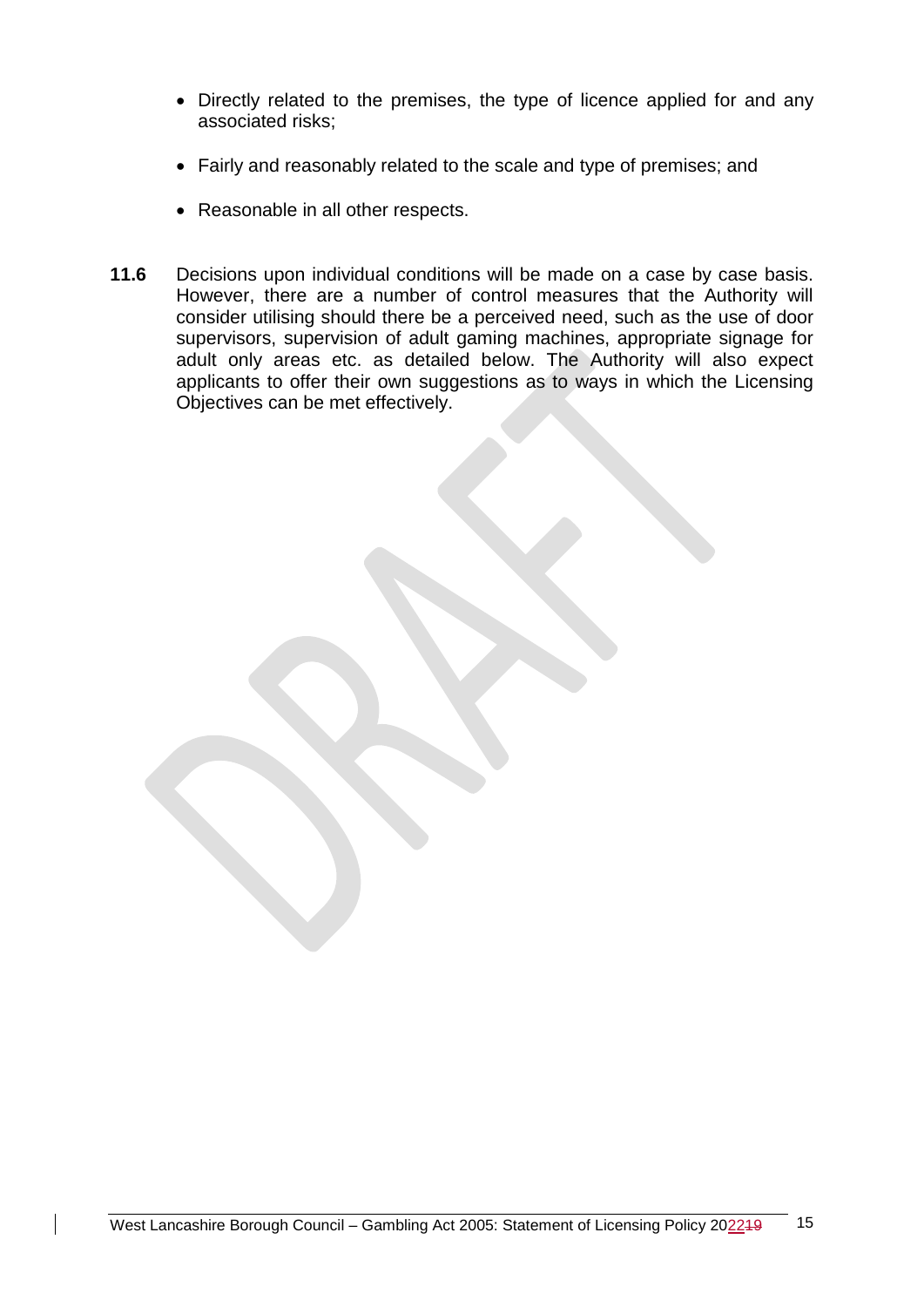## **12.0 Safeguarding Requirements**

- **12.1** The Council has formulated a Safeguarding Policy and operates a Lead Officer Group to coordinate its response and responsibilities in respect of children and vulnerable adults so as to provide a simple / clear pathway to report any safeguarding issues / concerns.
- **12.2** In respect of its duties under the Act that relate to safeguarding, the Council's Licensing Service is represented on the Lead Officer Group. Any operational safeguarding issues can be raised to Responsible Authorities through the Multi Agency Licensing Team (MALT) and/or to other partner agencies through the Lead Officer Group.
- **12.3** Accordingly, the Authority expects operators to address safeguarding risks directly in relevant applications through their Local Risk Assessments. See Section 13.0.
- **12.4** In order that the Authority can be best placed to address local safeguarding issues [and not to duplicate and/or carry out the functions of the Commission], where requested, Operators will provide to the Authority with details (where available) of:
	- Results of any underage testing carried at licensed premises within the Borough;
	- Details of where a child or young person repeatedly attempts to gamble at licensed premises within the Borough.
- **12.5** Operators are also encouraged to engage with Lancashire County Council Social Services Safeguarding Children's and Adult's Boards as a means to obtain guidance on identifying vulnerable groups and what can be done to reduce the risks to these groups. Contact details are given at Appendix 3 and are also available at [www.westlancs.gov.uk/licensing](http://www.westlancs.gov.uk/licensing)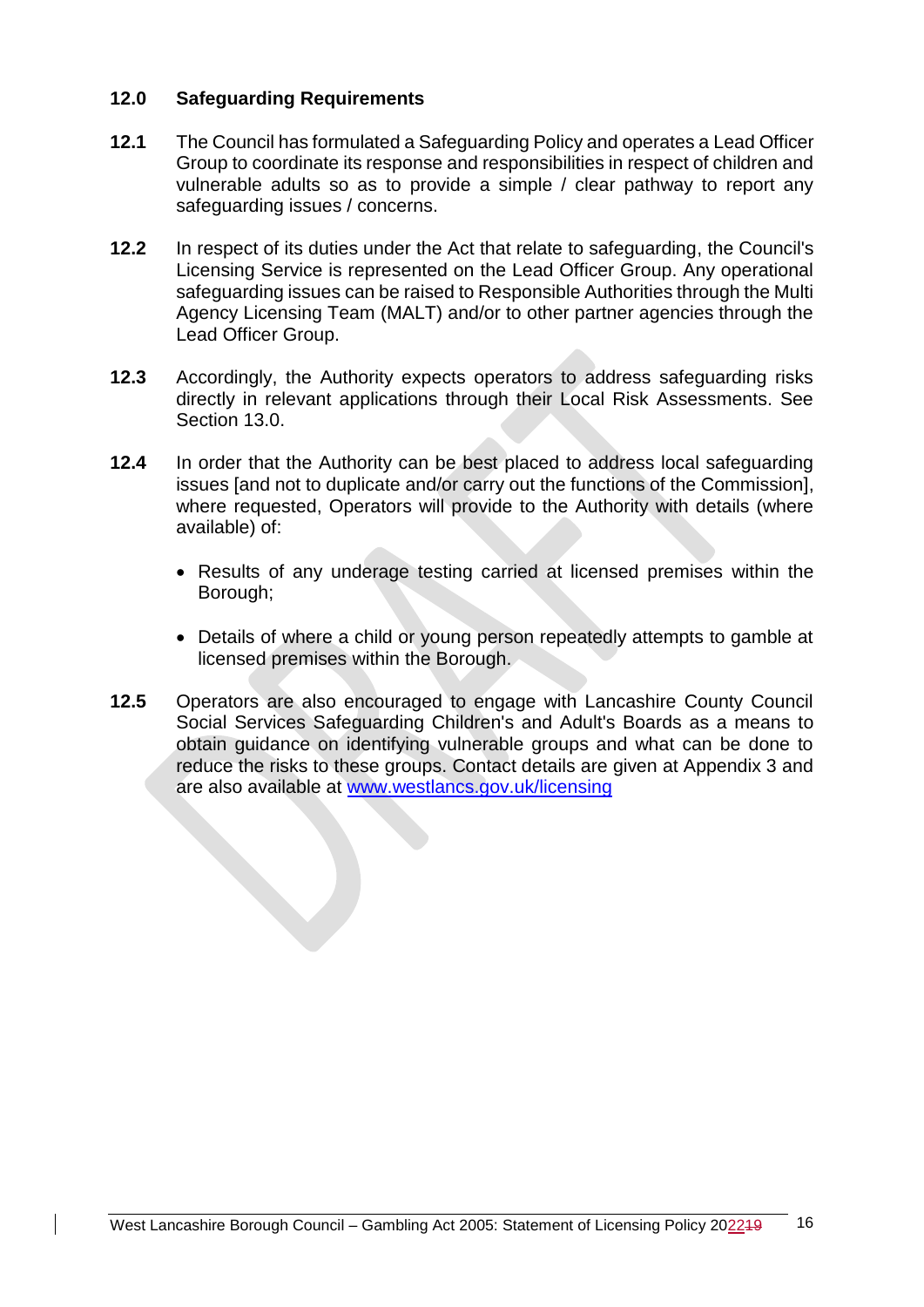# <span id="page-17-0"></span>**13.0 Local Risk Assessments**

- **13.1** The Licence Conditions and Codes of Practice issued by the Commission require operators to consider local risks to the Licensing Objectives posed by the provision of gambling facilities and to operate control measures to mitigate those risks. The Authority will expect operators to undertake these Local Risk Assessments (LRAs) in accordance with the requirements of the Commission and this Statement. This would include the need to refer to the requirements for safeguarding in Section 12.0 and the Local Area Profile provided at Appendix 2.
- **13.2** Accordingly, all operators must undertake an LRA in accordance with this Statement. Operators must also submit an LRA to the Authority with any new or variation application. LRAs must also be reviewed when changes in the local environment to the respective premises warrant the LRA to be conducted again.
- **13.3** LRAs must be kept at the individual premises to which they relate and must be available for inspection by the Authority.
- **13.4** LRAs will be determined to a large extent by the type of gambling proposed. The Authority recognises that the good management of licensed businesses and the street environment within which they operate is vital to the infrastructure of the Borough and to attracting a wide range of people to work, visit or live in the Borough. However, the varied nature of the Borough means that the impact of a given operation can vary. The Authority will expect LRAs to precisely and clearly specify the methods by which the operator will promote the Licensing Objectives and address the specific issues relating to the nature and location of the premises.
- **13.5** LRAs will have specific regard to the need to protect children and vulnerable persons from harm or being exploited by gambling.
- **13.6** As a minimum, all LRAs must consider:
	- The location of services for children such as schools, playgrounds, leisure/community centres and other areas where children will gather;
	- The demographics of the area in relation to vulnerable groups for example hospitals, residential care homes, Council housing offices, drug and/or alcohol dependency services, unemployment, homelessness and/or other gambling premises;
	- How vulnerable people, including people with gambling dependencies and/or financial difficulties are protected;
	- Whether the premises is in an area subject to high levels of crime and/or disorder;
	- Age verification policies;
	- The proximity of machines to the entrance door;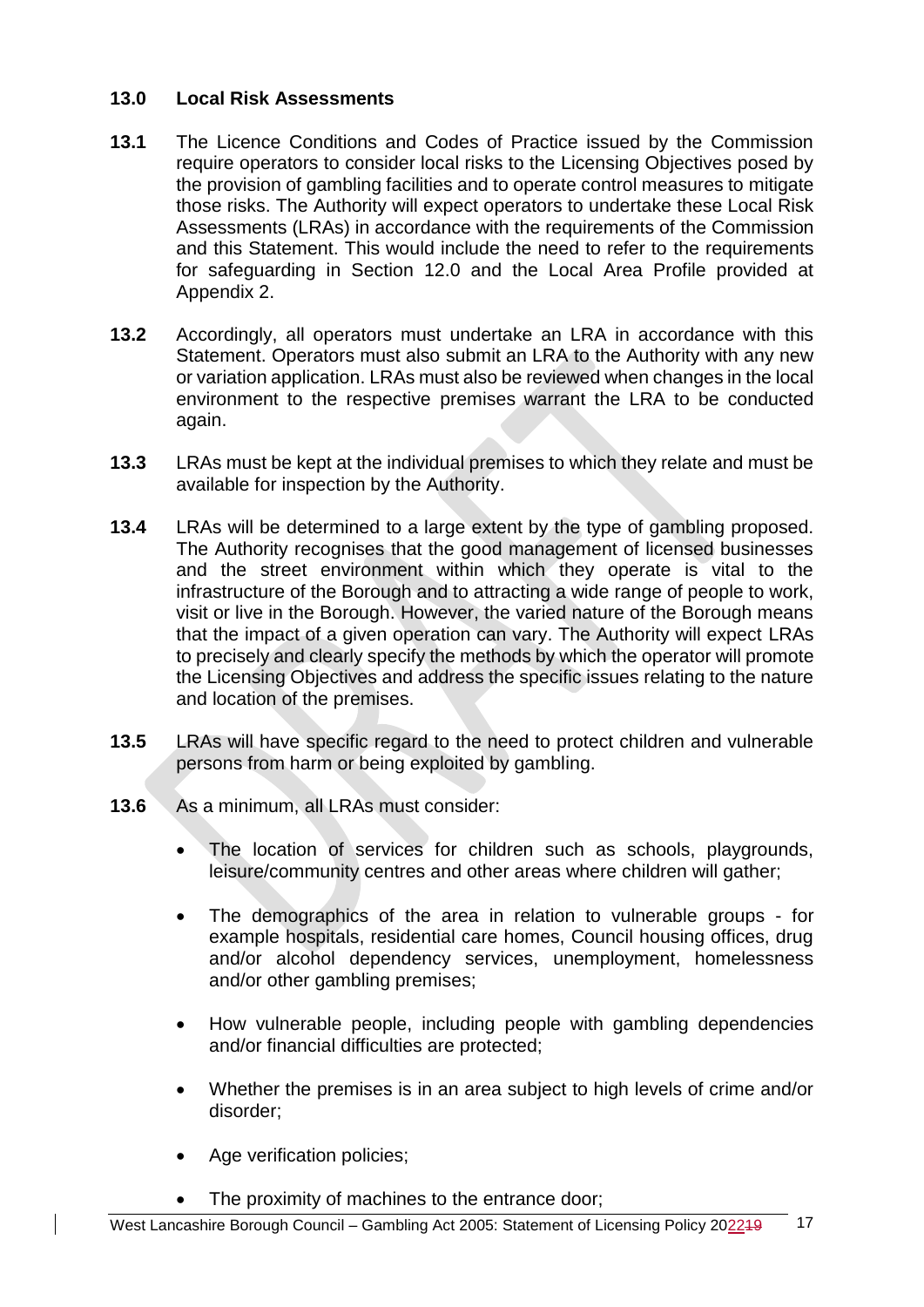- Consideration of line of sight from any staff counter to gambling machines;
- Details of exclusions, self-exclusions and incidences of underage gambling.
- **13.7** In considering the above matters, the following are examples of operational controls that LRAs may need to consider:
	- Suitable staff provision;
	- CCTV;
	- Door supervisors;
	- Supervision of entrances / machine areas;
	- Physical separation of areas;
	- Location of entry;
	- Notices / signage;
	- Ensuring that any promotional material does not encourage the use of the premises by children or young people if they are not legally allowed to do so;
	- Specific opening hours;
	- Self-barring schemes;
	- Provision of information leaflets / helpline numbers for organisations such as GamCare.

Please note that this list is not mandatory, nor exhaustive.

- **13.8** If children are allowed to enter licensed premises, it is important that they do not participate in gambling - other than category D machines. Where other machines are available in the premises to which children are not permitted to use, LRAs are expected to ensure that:
	- The suitability and layout of the premises promotes restricted access to relevant areas;
	- All such machines are located in an area of the premises separate from the remainder of the premises by a physical barrier which is effective to prevent access other than through a designated entrance;
	- Only adults are admitted to this area where the machines are located;
	- Access to the area where the machines are located is supervised;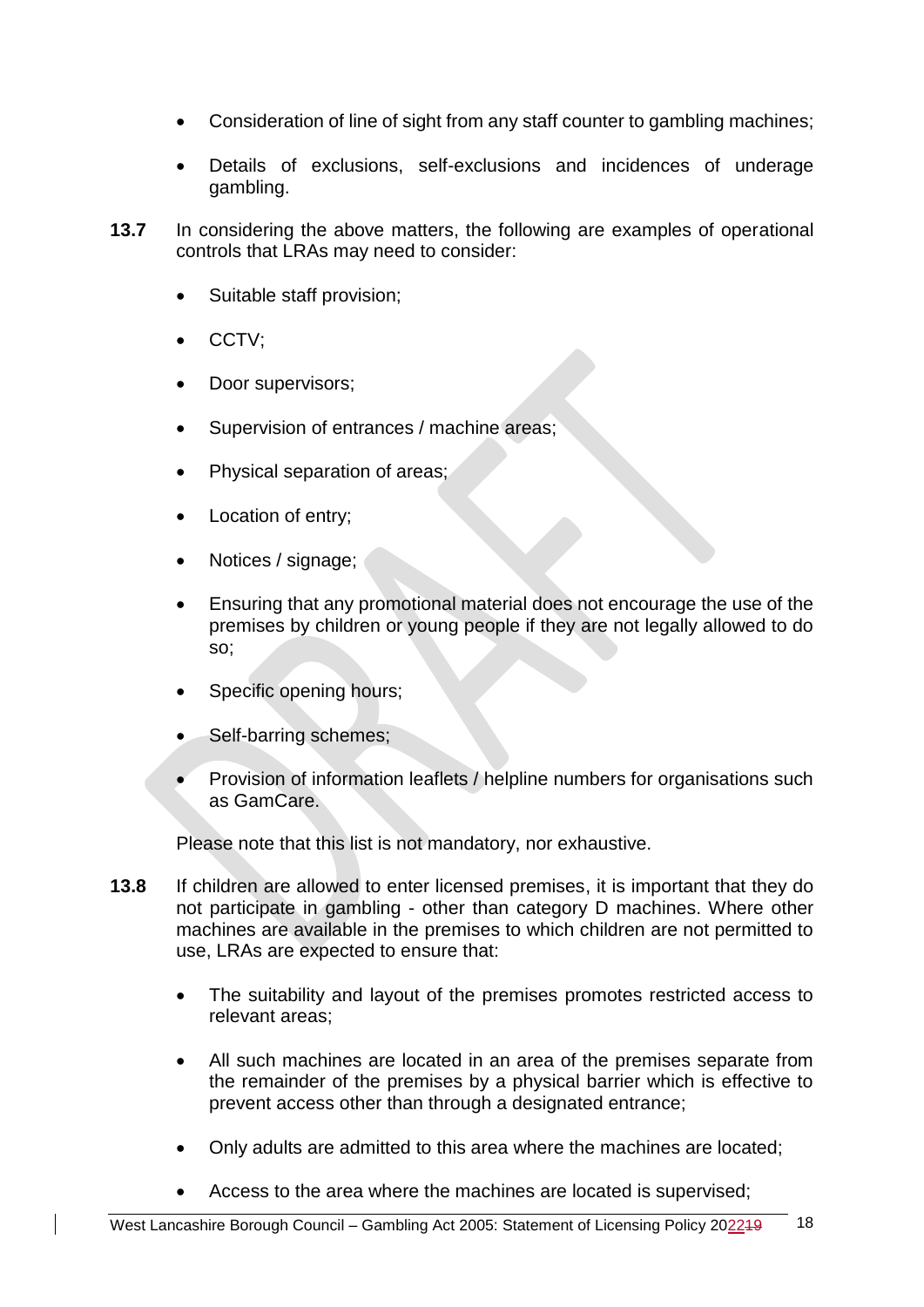- The area where the machines are located is arranged so that it can be observed by staff of the operator or the licence holder, and
- At the entrance to, and inside any such area there are prominently displayed notices indicating that access to the area is prohibited to persons under 18.

#### *Premises Plans*

**13.9** Any plans that accompany an application should not simply provide an outline of the licensed premises and the exit points. Plans should include sufficient detail resulting from the LRA. For example, the plan should include details of the location of the gaming machines and staff counter(s).

#### *Numbers of machines*

- **13.10** LRAs will take into account the size of the premises, the number of counter positions available for person-to-person transactions, and the ability of staff to monitor the use of machines by children and young persons or by vulnerable persons when considering the number, nature and/or circumstances of machines an operator wants to offer.
- **13.11** The Authority may consider restricting the number and location of any machines to facilitate the protection of children and other vulnerable persons from being harmed or exploited by gambling where LRAs do not provide sufficient safeguards.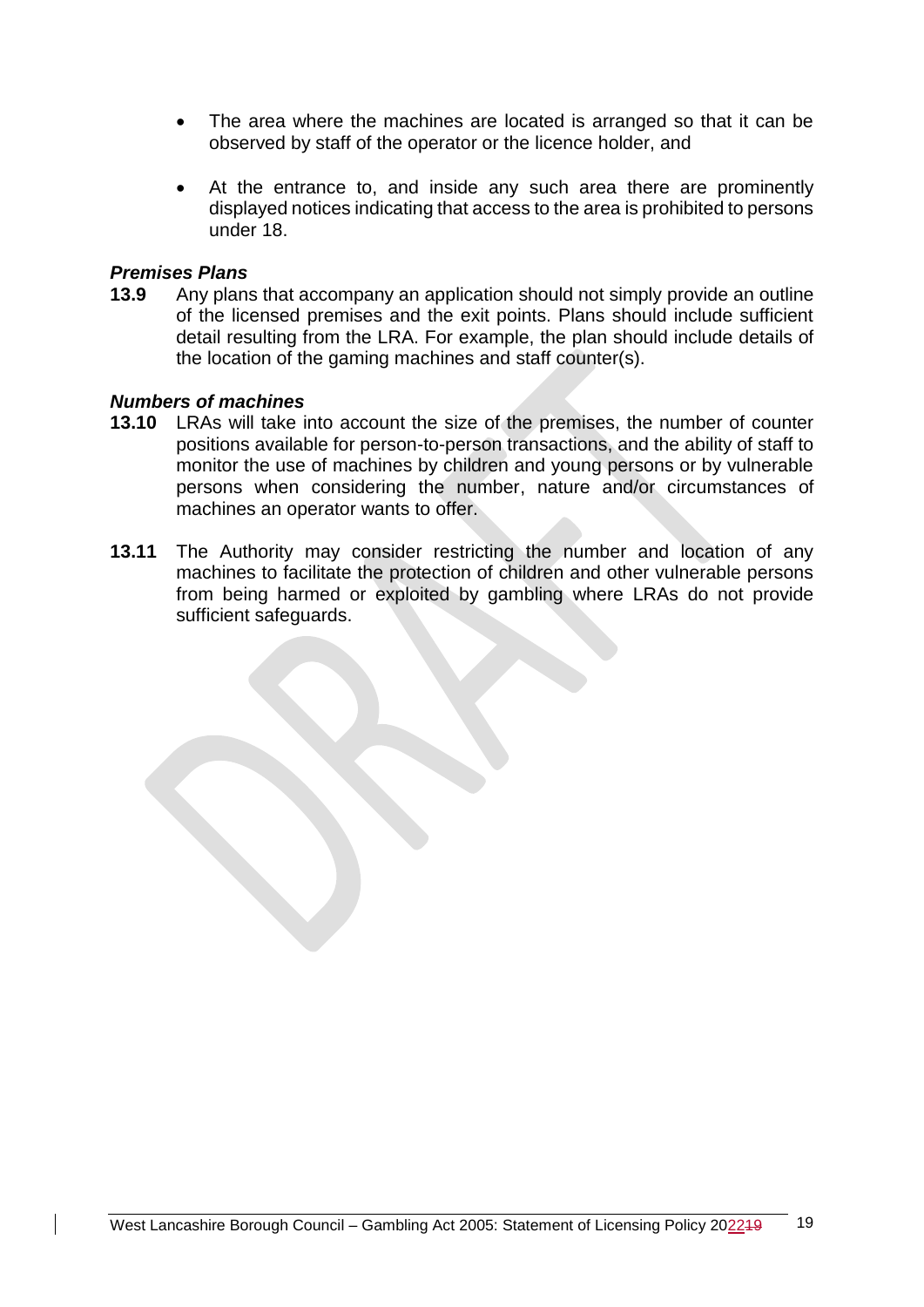# <span id="page-20-0"></span>**14.0 Requirements for Specific Premises**

## *Unlicensed Family Entertainment Centre Gaming Machine Permits*

- **14.1** Where a premises does not hold a Premises Licence but wishes to provide gaming machines, it may apply to the Authority for this permit. Applicants should note that they must demonstrate that the premises will be wholly or mainly used for making gaming machines available for use (Section 238 of the Act).
- **14.2** An application for a permit may be granted only if the Authority is satisfied that the premises will be used as an Unlicensed Family Entertainment Centre, and if the Licensing Unit of Lancashire Constabulary has been consulted on the application. The Authority would take into account considerations such as the applicant's suitability (e.g. any convictions that they may have that would make them unsuitable to operate a family entertainment centre), the suitability of the premises in relation to their location, and issues about disorder.
- **14.3** The Authority will invite the applicant to show that there are policies and procedures in place to protect children from harm. Harm in this context is not limited to harm from gambling but includes wider child protection considerations. However they may include appropriate measures / training for staff as regards suspected truant school children on the premises, measures / training covering how staff would deal with unsupervised very young children being on the premises, or children causing perceived problems on / around the premises. The Authority will also expect, as per the Guidance, that applicants demonstrate a full understanding of the maximum stakes and prizes of the gambling that is permissible in Unlicensed Family Entertainment Centres; that the applicant has no relevant convictions (those that are set out in Schedule 7 of the Act); and that staff are trained to have a full understanding of the maximum stakes and prizes.
- **14.4** The Authority cannot attach conditions to this type of permit, and the "Statement of Principles" only applies to initial applications and not to renewals.

# *(Alcohol) Licensed Premises Gaming Machine Permits*

- **14.5** The Act makes provision for premises that holds a Premises Licence under the Licensing Act 2003 for the sale/supply of alcohol on the premises to automatically have 2 gaming machines, of categories C and/or D. The premises merely need to notify the Authority.
- **14.6** However, the Authority can remove the automatic authorisation in respect of any particular premises if:
	- Provision of the machines is not reasonably consistent with the pursuit of the Licensing Objectives;
	- Gaming has taken place on the premises that breaches a condition of Section 282 of the Act (i.e. that written notice has been provided to the licensing authority, that a fee has been provided and that any relevant code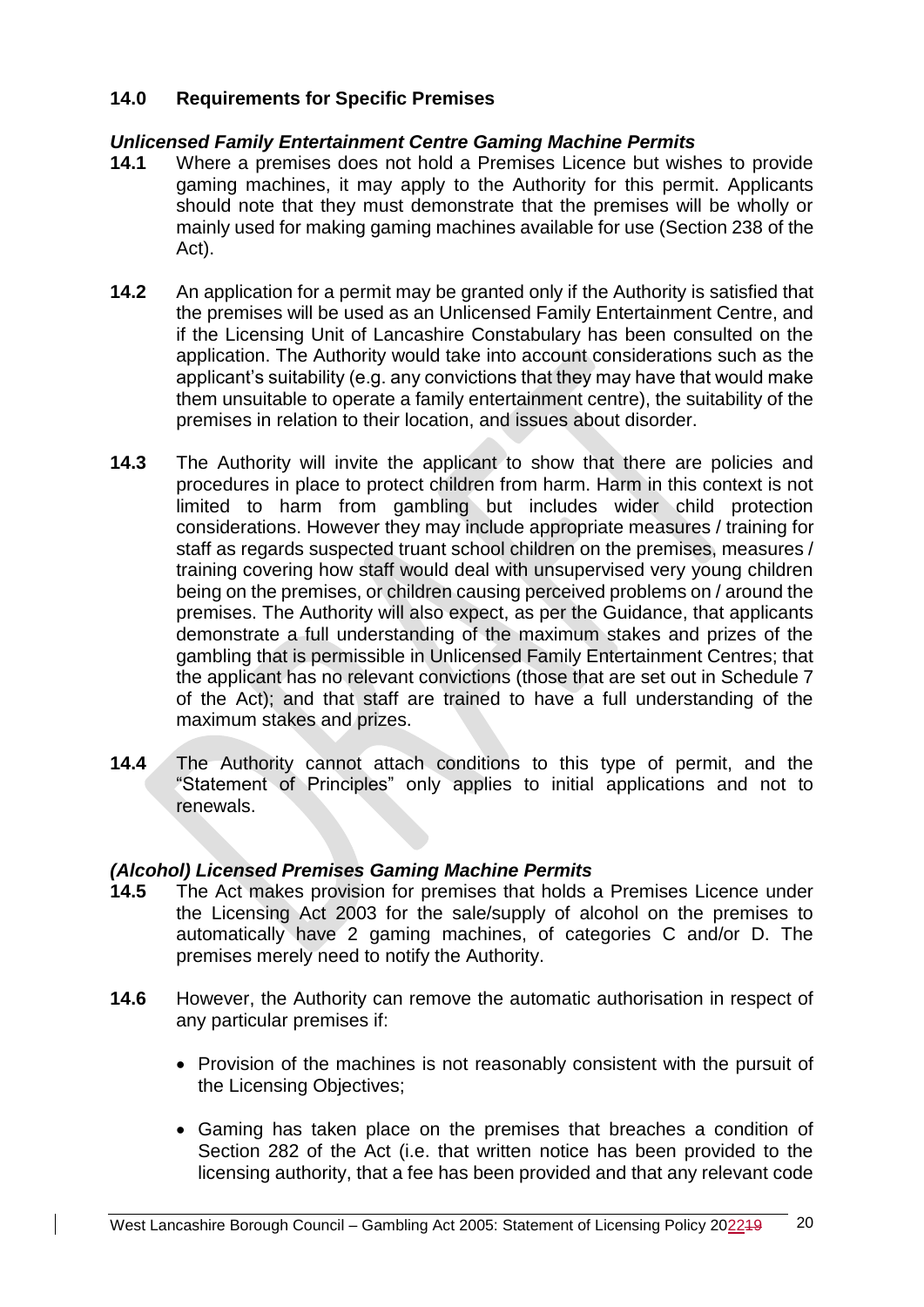of practice issued by the Commission about the location and operation of the machine has been complied with)

- The premises are mainly used for gaming; or
- An offence under the Act has been committed on the premises.
- **14.7** If a premises wishes to have more than 2 machines, then it needs to apply for a permit and the Authority will consider that application based upon the Licensing Objectives, the Guidance, and "*such matters as they think relevant*." This Authority considers that "such matters" will be decided on a case by case basis, but generally there will be regard to the need to protect children and vulnerable persons from harm or being exploited by gambling and will expect the applicant to satisfy the Authority that there will be sufficient measures to ensure that under 18 year olds do not have access to the adult only gaming machines. Measures which will satisfy the Authority that there will be no access may include the adult machines being in site of the bar, or in the sight of staff who will monitor that the machines are not being used by those under 18. Notices and signage may also be of help. With regard to the protection of vulnerable persons, applicants may wish to consider the provision of information leaflets / helpline numbers for organisations such as GamCare.
- **14.8** The Authority can decide to grant the application with a smaller number of machines and/or a different category of machines than that applied for. Conditions (other than these) cannot be attached. The holder of a permit must comply with the Code of Practice for gaming machines in alcohol licensed premises and/or the Code of Practice for equal chance gaming in alcohol licensed premises, both issued by the Commission.

# *Prize Gaming Permits*

- **14.9** The Authority expects applicants to set out the types of gaming that there are intending to offer and that the applicant should be able to demonstrate:
	- That they understand the limits to stakes and prizes that are set out in Regulations;
	- And that the gaming offered is within the law.
- **14.10** In making its decision on an application for this permit the Authority does not need to have regard to the Licensing Objectives but must have regard to any guidance produced by the Commission.

# *Club Gaming and Club Machines Permits*

**14.11** Before granting the permit the Authority will need to satisfy itself that the premises meet the requirements of a members' club and may grant the permit if the majority of members are over 18.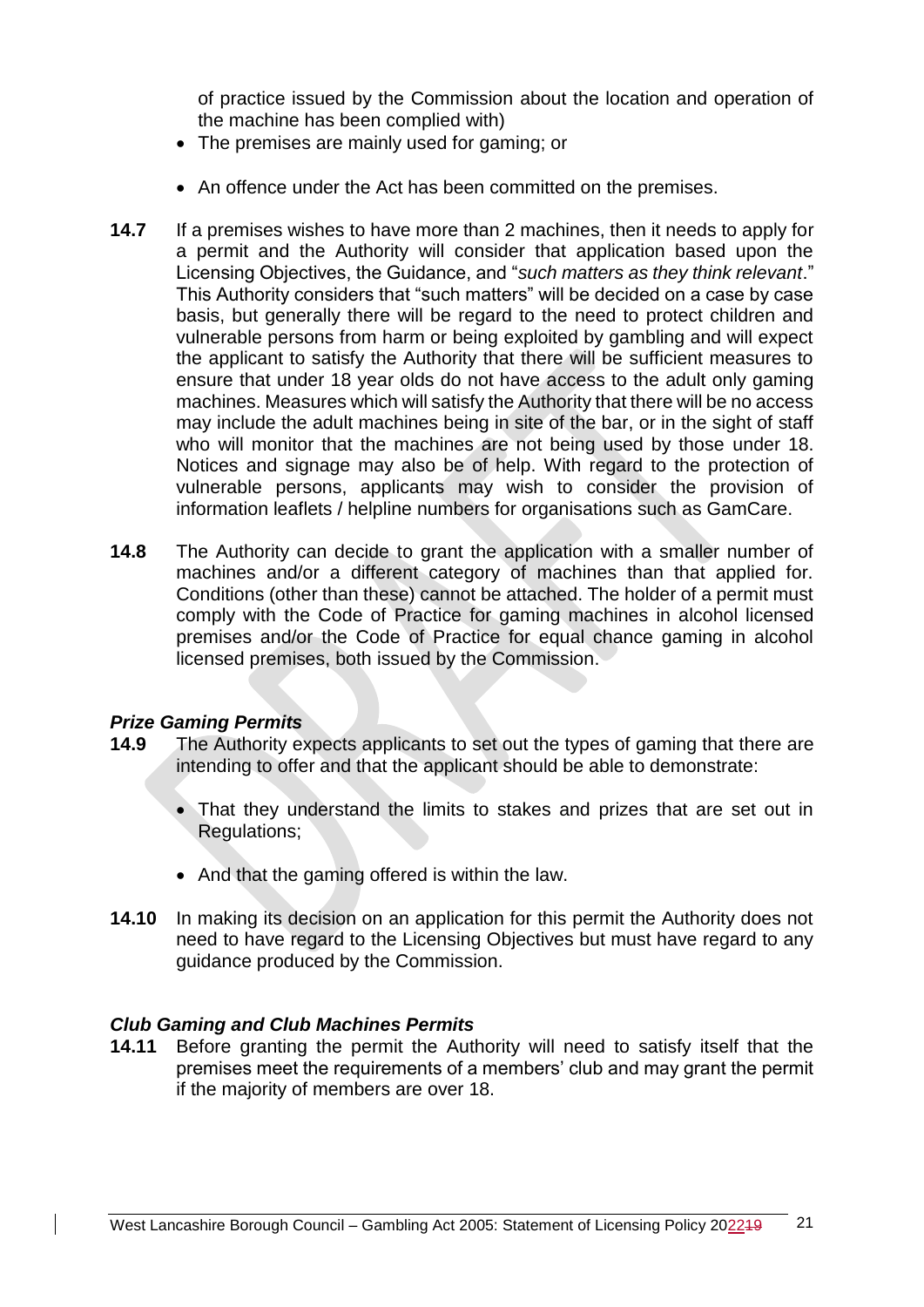- **14.12** The matters detailed in paragraphs 13.7 and 13.8 are also relevant. The Authority may only refuse an application on the grounds that:
	- The applicant does not fulfil the requirements for a members' or commercial club or miners' welfare institute and therefore is not entitled to receive the type of permit for which it has applied;
	- The applicant's premises are used wholly or mainly by children and/or young persons;
	- An offence under the Act or a breach of a permit has been committed by the applicant while providing gaming facilities;
	- A permit held by the applicant has been cancelled in the previous ten years; or
	- An objection has been lodged by the Commission or the police.

#### *Tracks*

- **14.13** Tracks are different from other premises in that there may be subject to one or more Premises Licences, provided each licence relates to a specified area of the track.
- **14.14** The Authority will have particular regard to the protection of children and vulnerable persons from being harmed or exploited by gambling and the need to ensure that entrances to each type of premises are distinct and that children are excluded from gambling areas where they are not permitted to enter.
- **14.15** The Authority would expect applicants to demonstrate suitable measures to ensure that children do not have access to adult only gaming facilities. However, children and young persons will be permitted to enter track areas where facilities for betting are provided on days when dog-racing and/or horse racing takes place, although they are still prevented from entering areas where gaming machines (other than category D machines) are provided.
- **14.16** The Authority may attach a condition to track Premises Licences requiring the track operator to ensure that the rules are prominently displayed in or near the betting areas, or that other measures are taken to ensure that they are made available to the public. For example, the rules could be printed in the race card or made available in leaflet form from the track office.
- **14.17** The Authority also notes that in the Commission's view, it would be preferable for all self-contained premises operated by off-course betting operators on track to be the subject of separate premises licences, to ensure that there is clarity between the respective responsibilities of the track operator and the offcourse betting operator running a self-contained unit on the premises.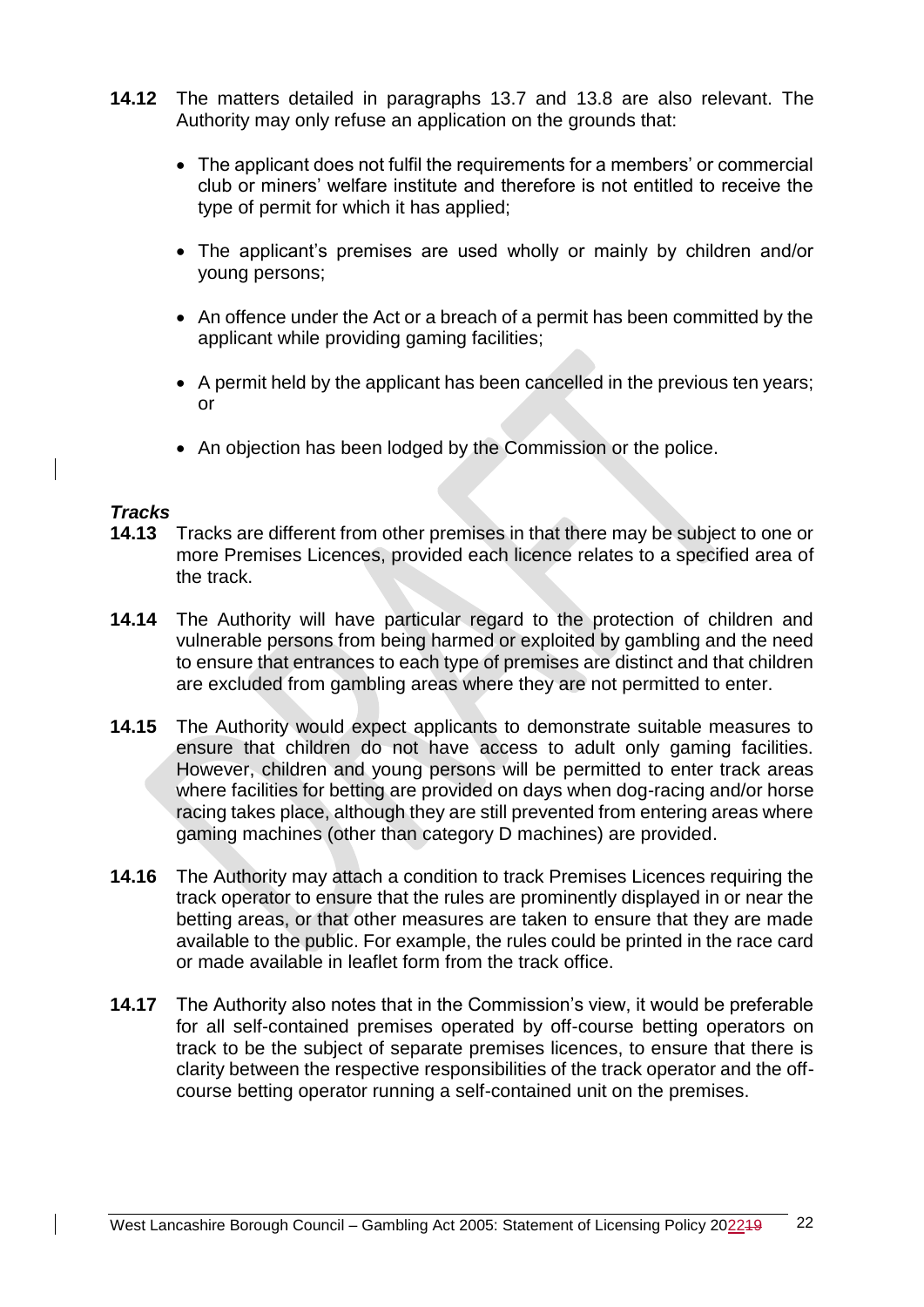# *Fairs*

- **14.18** The Authority will decide whether, where category D machines and / or equal chance prize gaming without a permit is to be made available for use at travelling fairs, the statutory requirement that the facilities for gambling amount to no more than an ancillary amusement at the fair is met.
- **14.19** The Authority will also consider whether the applicant falls within the statutory definition of a travelling fair.
- **14.20** The 27-day statutory maximum for the land being used as a fair is per calendar year, and it applies to the piece of land on which the fairs are held, regardless of whether it is the same or different travelling fairs occupying the land. The Authority will work with its neighbouring authorities to ensure that land that crosses our boundaries is monitored so that the statutory limits are not exceeded.

### *Door Supervisors*

- **14.21** The Authority may consider whether there is a need for door supervisors in terms of the Licensing Objectives of protection of children and vulnerable persons from being harmed or exploited by gambling, and also in terms of preventing premises becoming a source of crime. However, it is noted that the Security Industry Authority cannot license door supervisors at casinos or bingo premises. The Authority therefore may produce specific requirements for door supervisors working at casinos or bingo premises. This is in recognition of the nature of the work in terms of searching individuals, dealing with potentially aggressive persons, etc.
- <span id="page-23-0"></span>**14.22** Where conditions requiring the presence of door supervisors may be attached to Premises Licences or other permissions, the Authority will take account of available evidence, trading history and whether the presence of door supervisors is both necessary and proportionate.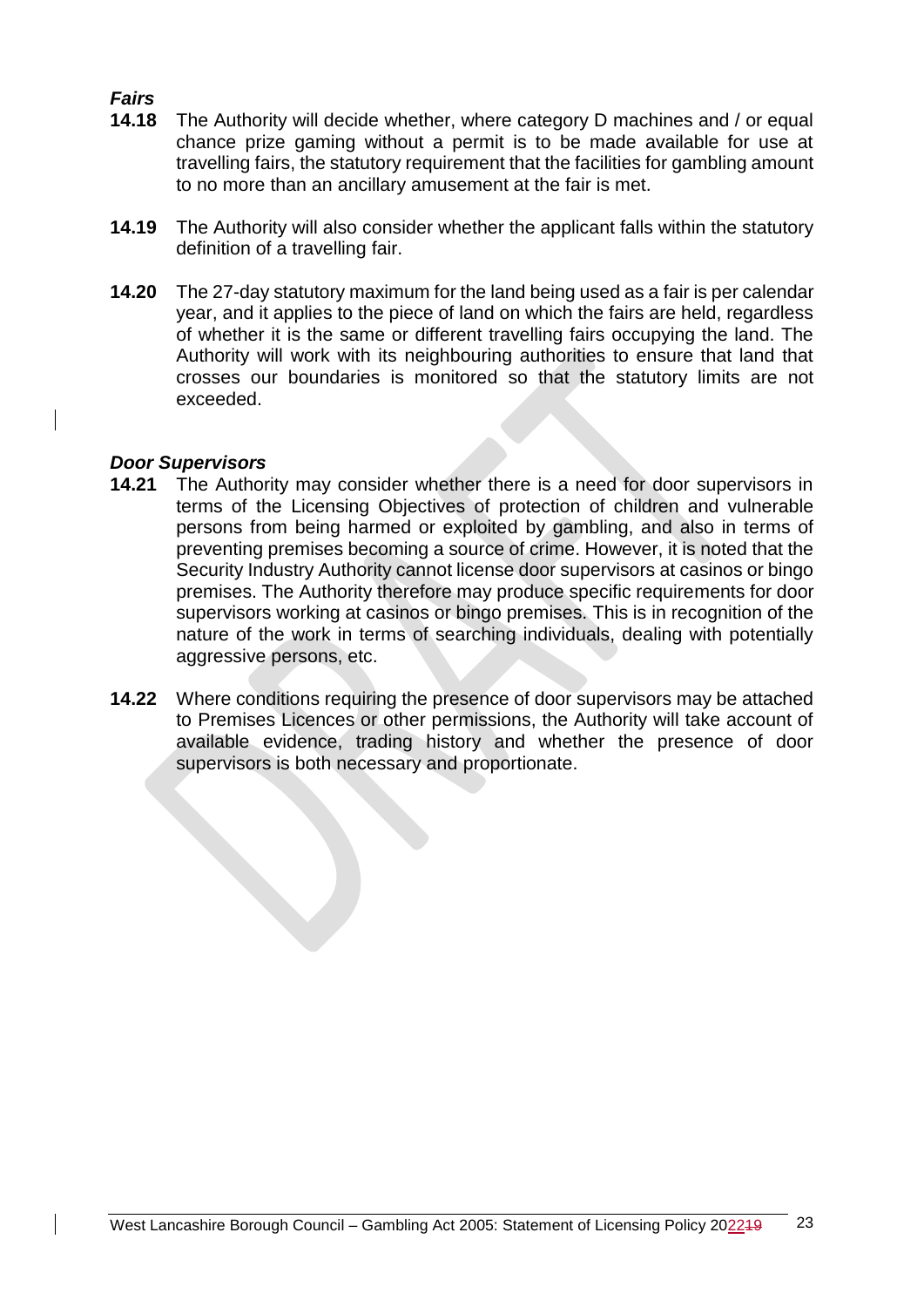# **15.0 Casinos**

**15.1** In accordance with Section 166 of the Act, the Authority has passed a 'no casino' resolution. This was determined on 26<sup>th</sup> April 2006 by full Council.

West Lancashire Borough Council – Gambling Act 2005: Statement of Licensing Policy 202249 24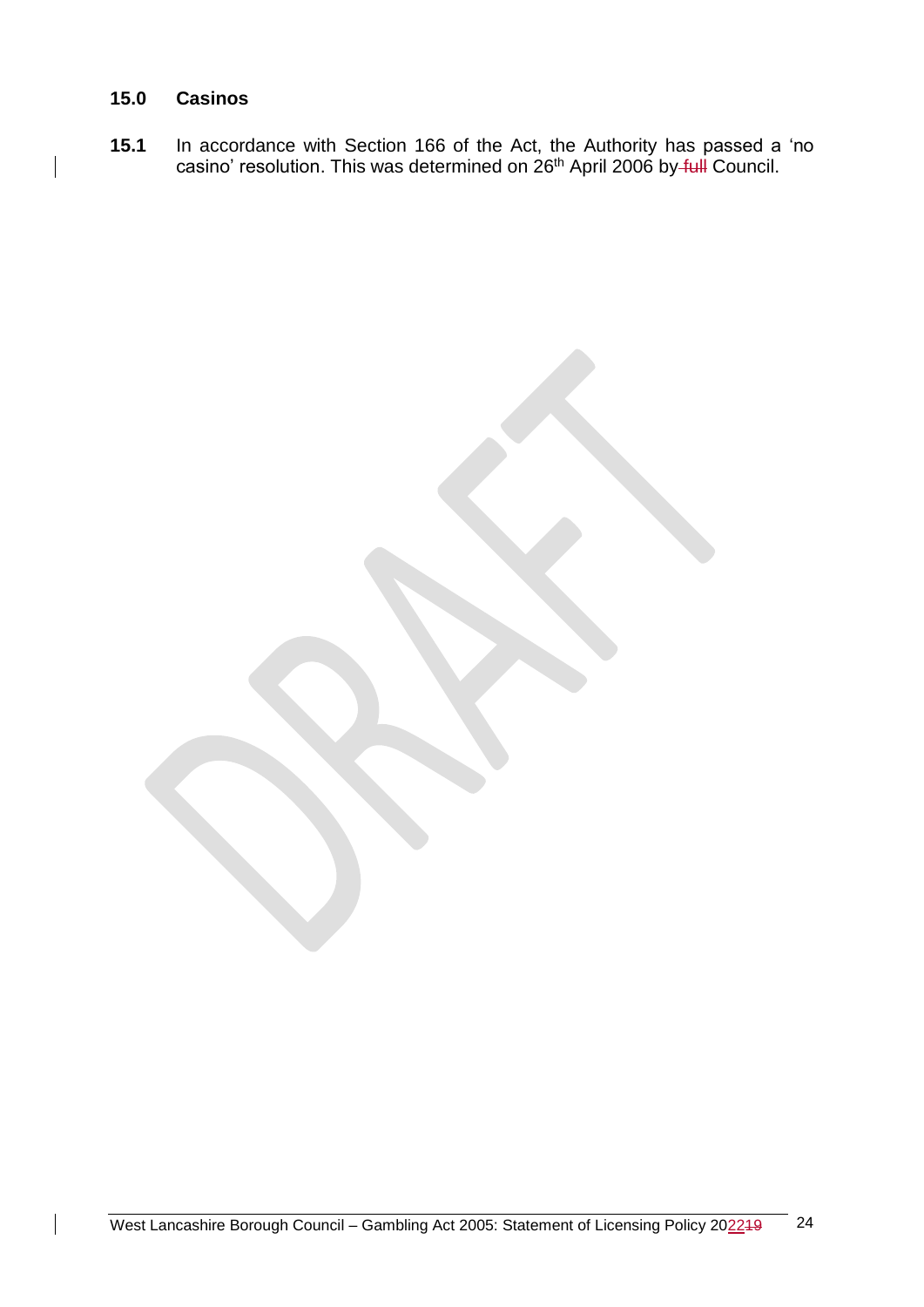### <span id="page-25-0"></span>**16.0 Provisional Statements**

- **16.1** When considering Provisional Statements, it is a question of fact and degree whether premises are finished to a degree that they can be considered for a Premises Licence. Similarly, requiring the building to be complete ensures that the Authority can inspect it fully.
- **16.2** In terms of representations about Premises Licence applications, following the grant of a provisional statement, no further representations from relevant authorities or interested parties can be taken into account unless they concern matters which could not have been addressed at the provisional statement stage, or they reflect a change in the applicant's circumstances. In addition, the Authority may refuse the Premises Licence (or grant it on terms different to those attached to the provisional statement) only by reference to matters:
	- Which could not have been raised by objectors at the provisional licence stage; or
	- Which, in the Authority's opinion, reflect a change in the operator's circumstances.
- <span id="page-25-1"></span>**16.3** The Authority will not take into account irrelevant matters. An example of such an irrelevant matter would be the likelihood of the applicant obtaining planning permission or building regulations approval for the proposal.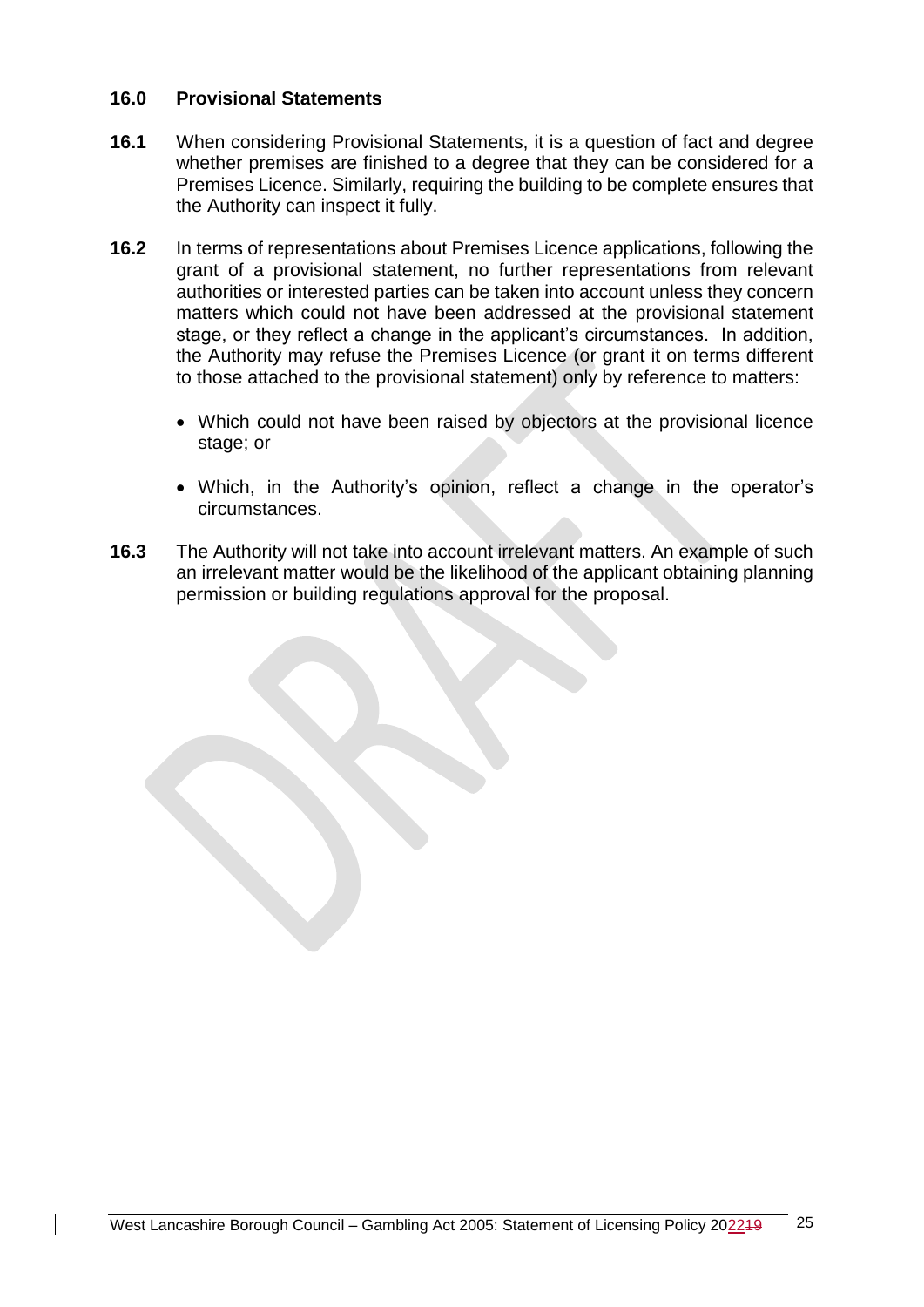#### **17.0 Reviews**

- **17.1** Responsible Authorities and Interested Parties may request a review of a Premises Licence at any time. However, it is for the Authority to decide whether the review is to be conducted. Whilst each case will be determined on its merits, this will be assessed on the basis of whether the request for the review is relevant to the matters listed below, as well as consideration as to whether the request is frivolous, vexatious, or whether it is substantially the same as previous representations or requests for review.
	- In accordance with any relevant code of practice issued by the Commission;
	- In accordance with any relevant guidance issued by the Commission;
	- Reasonably consistent with the Licensing Objectives; and
	- In accordance with this Statement, suitable reference to the details contained in the Local Area Profile and the requirements for Local Risk Assessments.
- <span id="page-26-0"></span>**17.2** The Authority can also initiate a review of a licence on the basis of any reason that it considers is appropriate.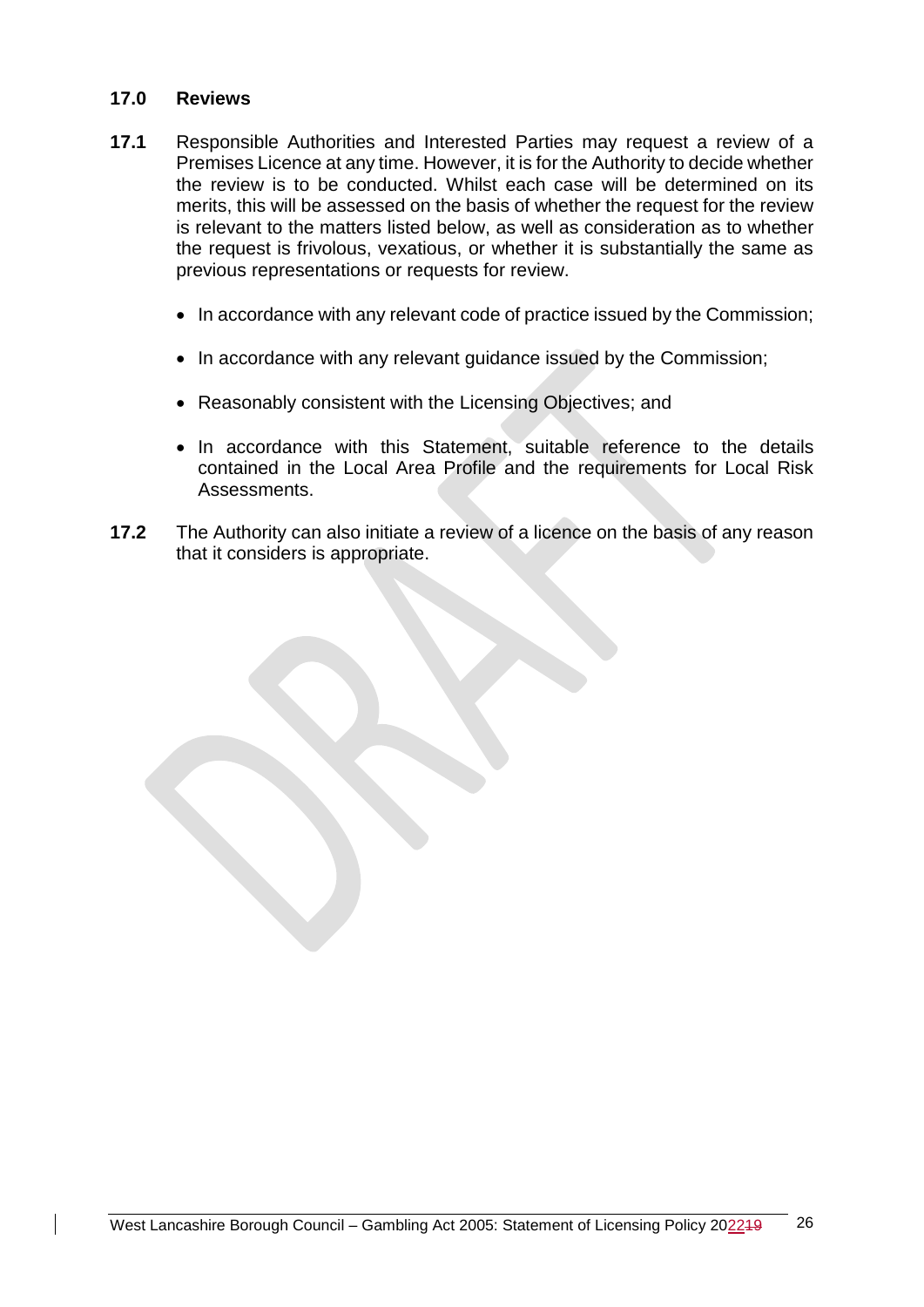# **APPENDICES**



# <span id="page-27-0"></span>**Appendix 1: Map detailing key locations in West Lancashire**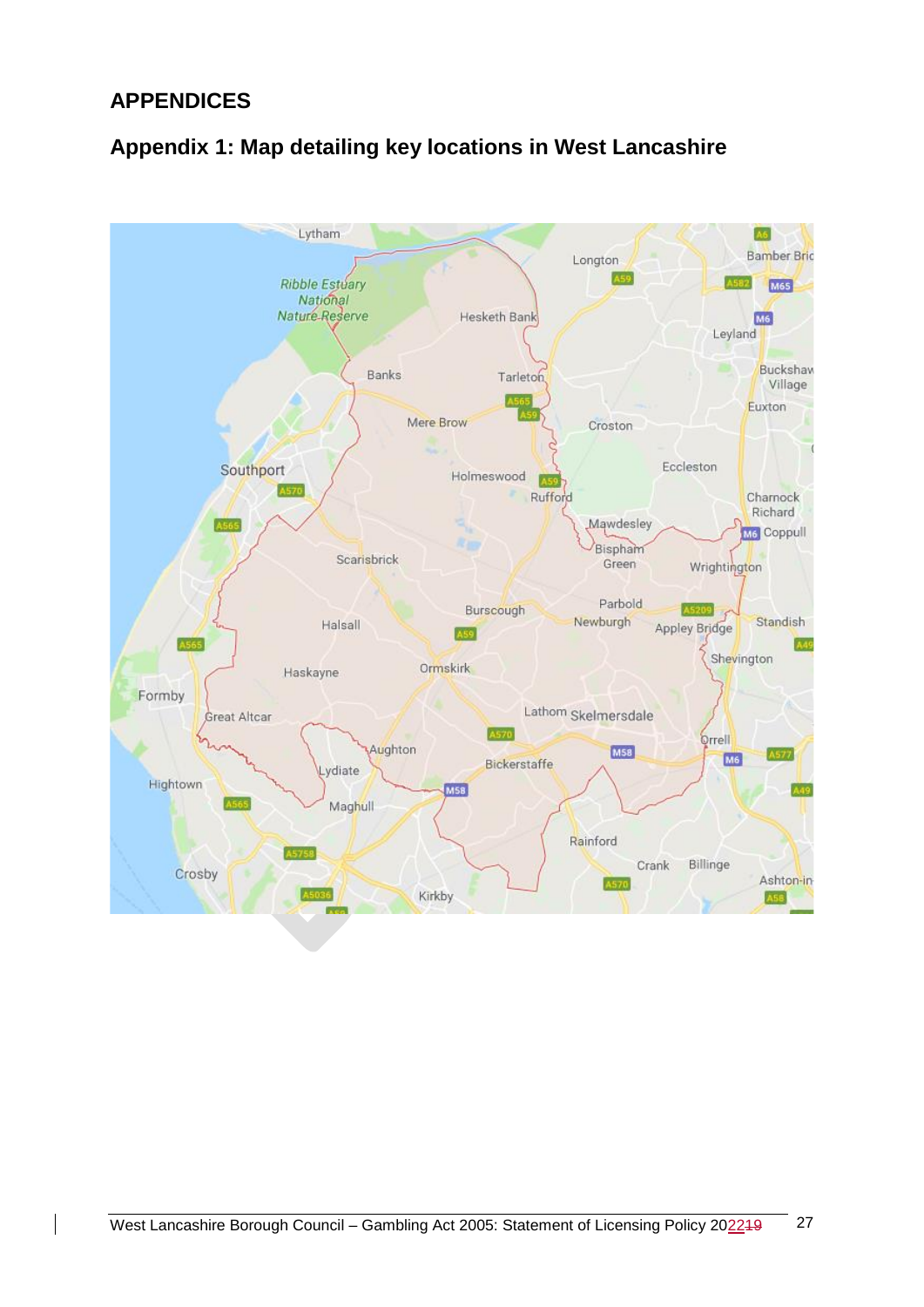# <span id="page-28-0"></span>**Appendix 2: Local Area Profile**

#### *General*

West Lancashire Borough Council is situated in the County of Lancashire, which contains 12 District Councils and 2 Unitary Councils, and is the most southerly of the Local Authorities within the County. The Borough has a population of 110,700 (National Census 2011) and covers an area of over 34,000 hectares, a large proportion of which is good and versatile agricultural land. The Borough has two market towns: Ormskirk and Burscough, with mainly rural parishes and villages to the north and the former New Town of Skelmersdale to the east. A map of the Borough is detailed at Appendix 1.

West Lancashire is an attractive area and has a good transport links. The Borough benefits from social, retail and leisure links with the nearby urban areas of Liverpool, Southport, Preston and Wigan. These factors have led to Ormskirk and other parts of the Borough becoming popular areas to live for commuters.

There are a relatively low number of licensed premises in the Borough. These premises mainly comprise of betting shops and bingo establishments. Whilst there are differing demographics between the residential and commercial areas within the Borough, there are currently no concentrations of licensed premises that would necessitate any specific policy requirements other than those detailed below.

If the Authority is mindful to make any specific decision that states any area(s) where gambling premises should not be located, this Local Area Profile will be updated separately from this Statement.

#### *Location and demand for premises*

The Authority will reflect the 'aim to permit' principle of the Act and will not comment on whether there is a demand for gambling premises. However, the Authority does consider the location of premises in so far as it relates to the Licensing Objectives to be relevant. The Authority will pay particular attention to the protection of children and vulnerable persons from being harmed or exploited by gambling, as well as issues of crime and disorder. For example, the Authority would have regard to the proximity of the premises to:

- Schools and/or other facilities frequented by children and young people;
- Vulnerable adult centres;
- Residential areas where there may be a high concentration of families and children;
- Services treating gambling addiction, substance misuse;
- Existing gambling outlets, pawnbrokers and pay day loan outlets;
- An area of known deprivation;
- Foodbank locations:
- An area with known high levels of organised crime and/or disorder and nuisance.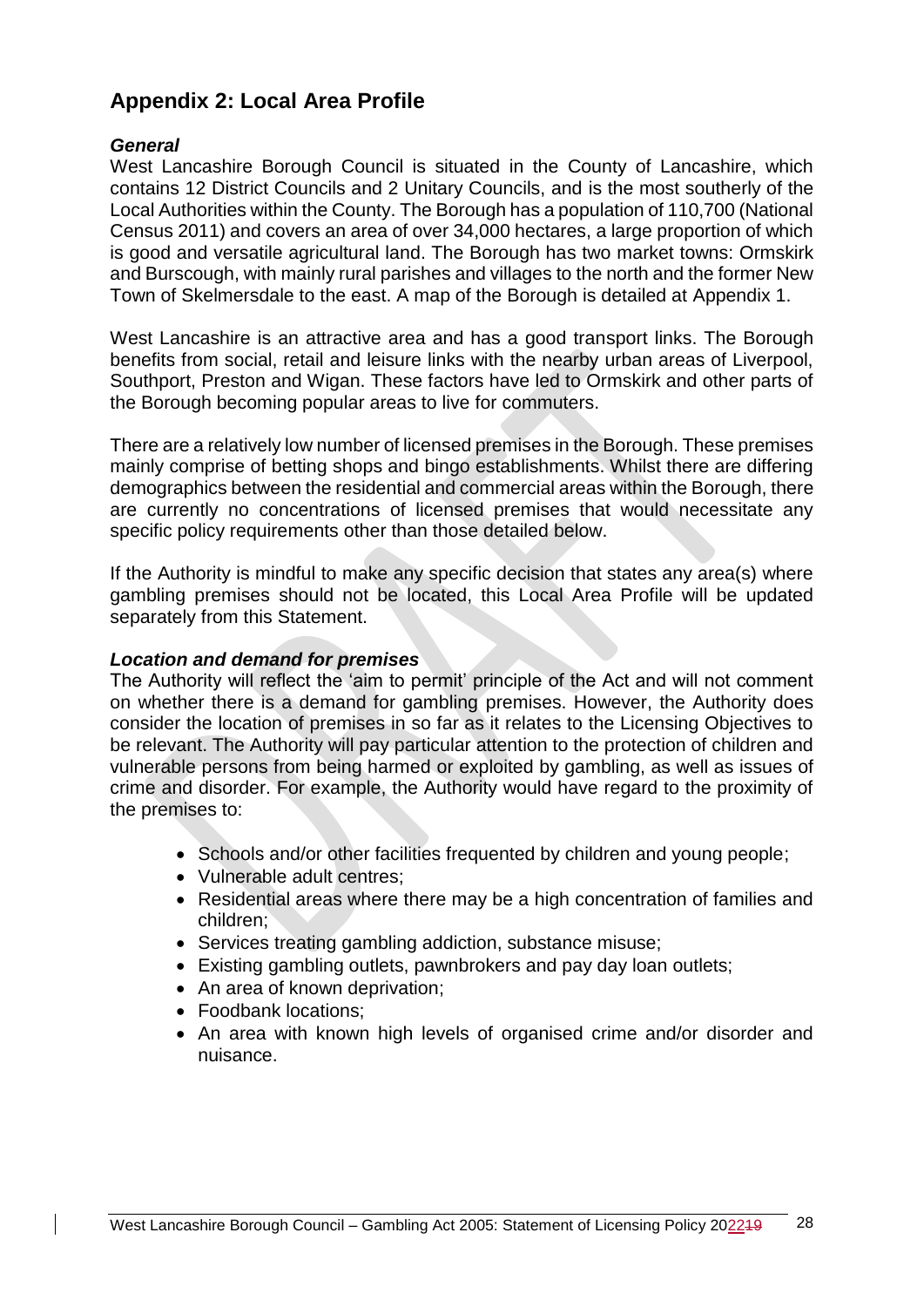# <span id="page-29-0"></span>**Appendix 3: List of Responsible Authorities**

For the purposes of this Act, the following are Responsible Authorities in relation to premises:

- The Licensing Authority in whose area the premises are wholly or mainly situated ("West Lancashire Borough Council");
- The Gambling Commission;
- Lancashire Constabulary;
- Lancashire Fire and Rescue Service;
- Development Management Team, Planning Services, West Lancashire Borough Council;
- Environmental Protection Service, West Lancashire Borough Council;
- Children and Young Persons Division, Lancashire County Council;
- HM Customs and Excise.

Lancashire Constabulary Licensing Unit: C Division County Police Office, St Thomas's Road Chorley Lancashire PR7 1DR

Telephone: 01257 246215 Fax: 01257 246217 Email: [centrallicensing@lancashire.pnn.police.uk](mailto:centrallicensing@lancashire.pnn.police.uk)

West Lancashire Borough Council Planning Service 52 Derby Street, Ormskirk Lancashire L39 2DF

Telephone: 01695 577177 Email: [plan.apps@westlancs.gov.uk](mailto:plan.apps@westlancs.gov.uk)

HM Revenue and Customs - Excise Written Enquiries Team Ground Floor, Portcullis House 21 India Street Glasgow G2 4PZ Telephone: 0300 200 3700

Gambling Commission Victoria Square House Victoria Square Birmingham B2 4BP

Telephone: 0121 230 6666 Email: [info@gamblingcommission.gov.uk](mailto:info@gamblingcommission.gov.uk) Lancashire Fire and Rescue Service Fire Safety Officer - Skelmersdale Fire Station Tanhouse Road, Skelmersdale, Lancashire WN8 9NN

Telephone: 01695 723853 Fax: 01695 731172 Email: [skelmersdaleFireSafety@lancsfirerescue.org.uk](mailto:skelmersdaleFireSafety@lancsfirerescue.org.uk)

Principal Environmental Health Officer (Environmental Protection) & Community Safety **Manager** West Lancashire Borough Council Robert Hodge Centre, Stanley Way, Skelmersdale Lancashire WN8 8EE

Telephone: 01695 58525143 Fax: 01695 585126 Email: jill.antrobu[sa.hill@westlancs.gov.uk](mailto:@westlancs.gov.uk)

Lancashire County Council Lancashire Safeguarding Children's Board Manager Room B52, PO Box 61 County Hall Preston Lancashire PR1 8RJ